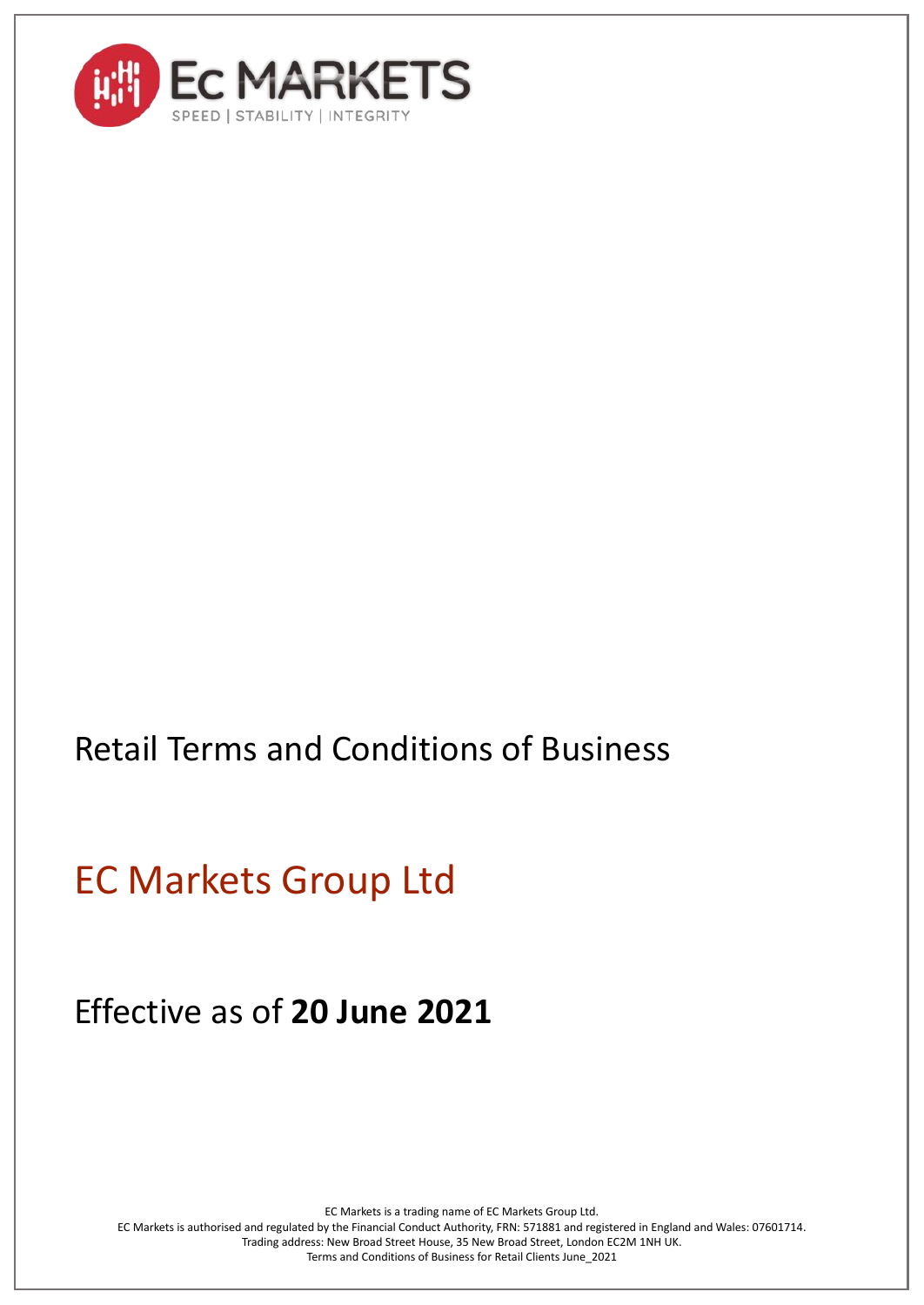

# **Terms and Conditions of Business for Retail Clients**

#### **EC Markets Group Ltd**

Registered Address: 45 King William Street, London United Kingdom, EC4R 9AN.

Trading Address: New Broad Street House, 35 New Broad Street, London EC2M 1NH UK.

Tel: 44 20 7621 7978.

Contact Email: **compliance@ecmarkets.co.uk**

FCA Registration No: 571881.

Company Registration Number: 07601714.

#### **TERMS OF BUSINESS**

These terms of business **(**"**Terms**"**)** and **Appendices** (as applicable) together with any Charges information, our Order Execution Policy, Risk Warnings, Conflicts of Interest Policy and other policies as supplemented or amended from time to time (all as applicable, available and updated from time to time and viewable at www.ecmarkets.co.uk) (collectively the "**Agreement**") define the legally binding contractual basis on which we, EC Markets Group Ltd **(**"**EC Markets**"**)**, offer the Services as defined below to you (the "**Client**"). EC Markets is authorised and regulated by the UK's Financial Conduct Authority ("**FCA** ").

This Agreement applies to all methods or mechanisms used to provide the Services, including, where applicable, electronic mechanisms and systems. We may from time to time send you further schedules, appendices and supplementary material relating to, among other things, exchanges, transactions and any additional services offered by us. Unless otherwise stated, such additional services will be covered by this Agreement.

#### **1. DEFINITIONS AND INTERPRETATION**

- **1.1.** In this Agreement the following words shall have the corresponding meanings unless the context otherwise requires:
	- **1.1.1.** "**API**" means any application programme interface provided either by EC Markets or any third-party provider through which EC Markets makes such service available;
	- **1.1.2.** "**Applicable Law**" means all laws, enactments, regulations, rules, regulatory guidance and regulatory authorisations, licences and permits which apply to the provision or the receipt of the Services, including FSMA, and the FCA Rules and the rules of any other relevant regulatory authority, exchange or clearing or settlement system on which EC Markets settles Transactions and any other exchange, clearing house or regulatory authority having jurisdiction in relation to business which we transact for you;

EC Markets is a trading name of EC Markets Group Ltd.

EC Markets is authorised and regulated by the Financial Conduct Authority, FRN: 571881 and registered in England and Wales: 07601714.

Trading address: New Broad Street House, 35 New Broad Street, London EC2M 1NH UK.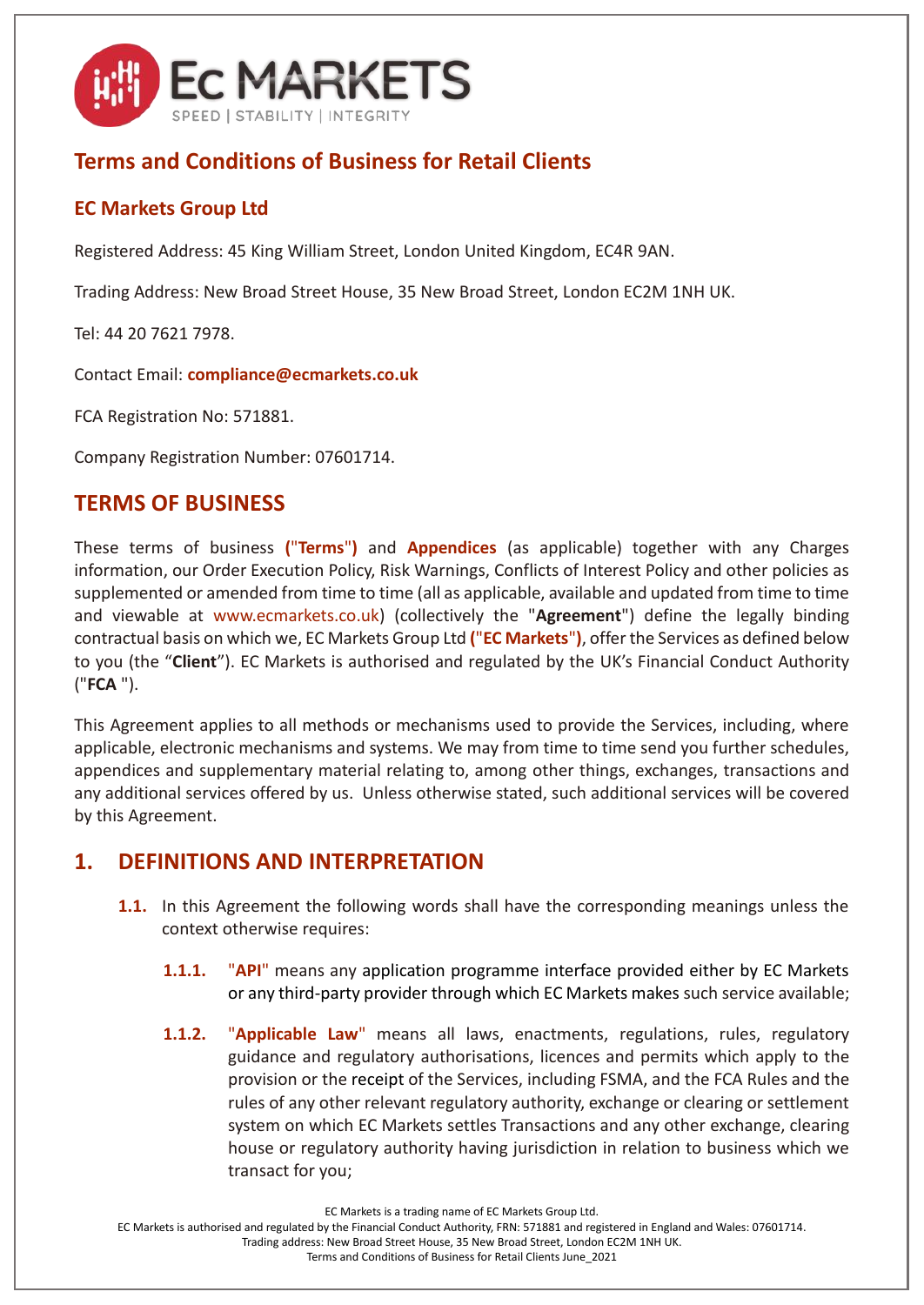

- **1.1.3.** "**Application Form**" means a completed application form and/or instruction and/or transfer application/instruction form which may be completed online or in physical form as (as the case may be) relating to any Service provided by us**;**
- **1.1.4.** "**Affiliate**" means in relation to EC Markets, any direct or indirect subsidiary or any direct or indirect holding company or any such subsidiary of any such holding company or any such holding company of such subsidiary, "subsidiary" and "holding company" having the meanings defined in Section 1159 Companies Act 2006;
- **1.1.5.** "**Business Day**" means any day which is not a Saturday, Sunday or public or bank holiday in England;
- **1.1.6.** "**Charges**" means our charges as agreed with you from time to time;
- **1.1.7.** "**Client Transaction Account**" **(**"**CTA**"**)** means an account maintained for us by an exchange, clearing house, intermediate broker or OTC counterparty, who we allow to hold client money under CASS 7.14 (Client money held by a third party);
- **1.1.8.** "**Conflicts of Interest Policy**" means our conflicts of interest policy as updated from time to time and available on the EC Markets Website;
- **1.1.9.** "**Cookies Policy**" means our cookies policy as updated and amended from time to time and available on the EC Markets Website;
- **1.1.10.** "**Counterparty**" means any entity with which we execute matched principal Transactions;
- **1.1.11.** "**Data Protection Policy**" means our data protection policy as updated and amended from time to time and available on the EC Markets Website;
- **1.1.12.** "**Data Protection Legislation**" means all applicable data protection and privacy legislation in force from time to time in the United Kingdom, including the Data Protection, Privacy and Electronic Communications (Amendments etc) (EU Exit) Regulations 2019, the Data Protection Act 2018 and the Privacy and Electronic Communications (EC Directive) Regulations 2003, in each case as amended or replaced;
- **1.1.13.** "**EC Markets Website**" means our website at www.ecmarkets.co.uk and/or such other domain name we notify you of from time to time;
- **1.1.14.** "**Electronic Services**" means any services provided to you via electronic means, including but not limited to access to liquidity software, GUIs and APIs, providing connectivity to trading, and liquidity providers, order routing and trade streaming services Direct Market Access, instruction routing or information services to which we grant you access to or which we make available to you directly or through Third Party Providers and used by you to view information and/or enter into Transactions;

EC Markets is a trading name of EC Markets Group Ltd.

EC Markets is authorised and regulated by the Financial Conduct Authority, FRN: 571881 and registered in England and Wales: 07601714.

Trading address: New Broad Street House, 35 New Broad Street, London EC2M 1NH UK.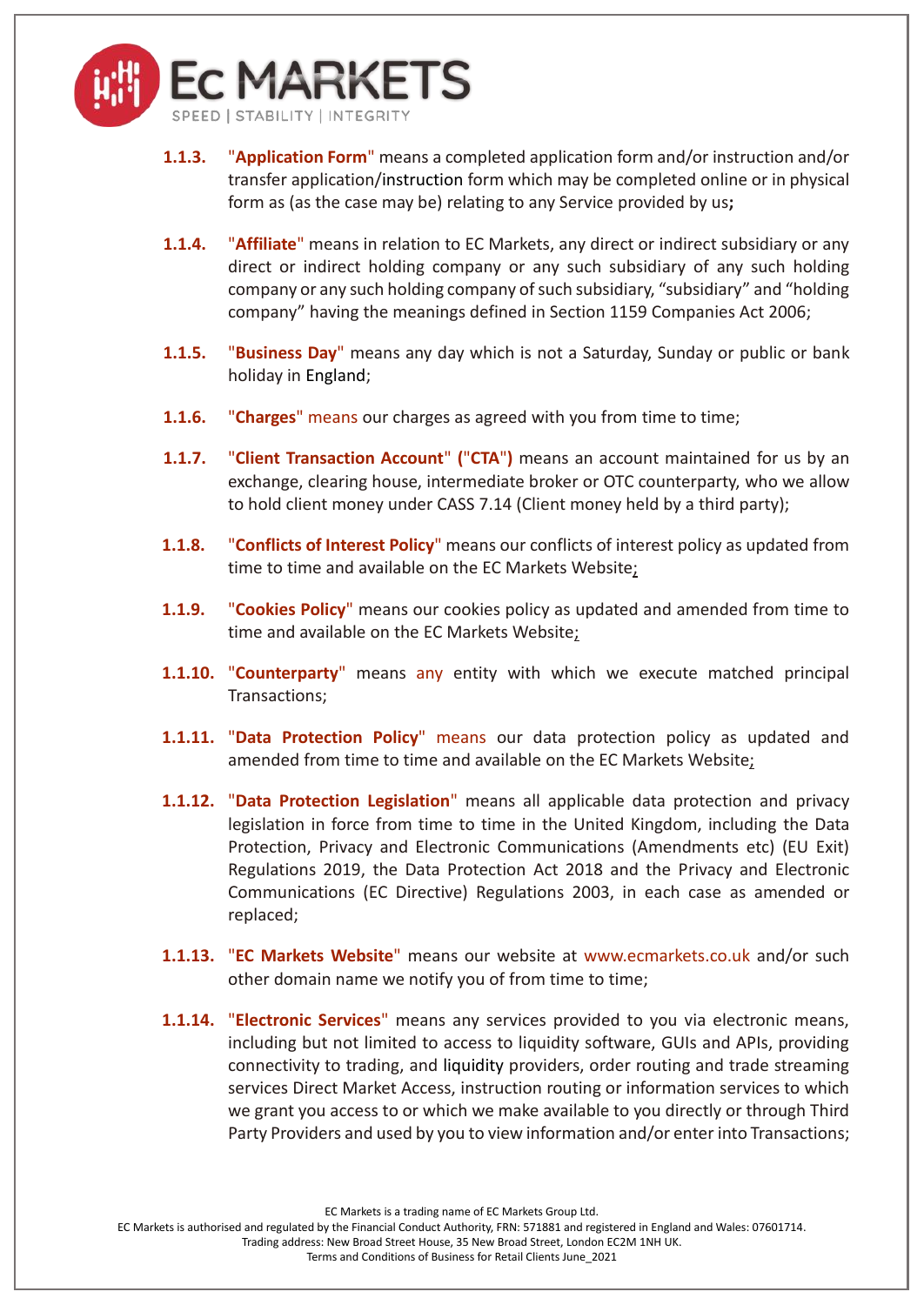

- **1.1.15.** "**Event of Default**" means the occurrence at any time with respect to you of any of the following:
	- **a)** you fail to make any payment due to us or to deliver any securities due to us (or agents used by us) or to perform any other obligation owed to us, or to observe or perform any other provision of this Agreement and such failure continues for at least one Business Day after notice of non-performance has been given by us to you;
	- **b)** you fail to comply with any Applicable Law or our instructions in relation to compliance with Applicable Law;
	- **c)** you become unable to pay your debts as they fall due or become insolvent or bankrupt or become the subject of any insolvency, bankruptcy or administration proceedings (under the applicable law of any jurisdiction);
	- **d)** you die or become of unsound mind;
	- **e)** you commence a voluntary case or other procedure seeking or proposing liquidation, reorganisation, an arrangement or composition, a freeze or moratorium, or other similar relief with respect to you or your debts under any bankruptcy, insolvency, regulatory, supervisory or similar law (including any corporate or other law with potential application to you, if insolvent);
	- **f)** a winding-up resolution is passed or a winding-up or administration Instruction is made in respect of you or a receiver, liquidator, administrator or similar official is appointed in respect of you or any of your property (under the applicable law of any jurisdiction);
	- **g)** any representation or warranty made or given or deemed made or given by you under this Agreement and any information included in the supporting documentation provided by you proves to have been false or misleading in any material respect as at the time it was made or given or deemed made or given;
	- **h)** we consider it necessary or desirable to prevent what we consider is or might be a violation of any Applicable Law or good standard of market practice;
	- **i)** we consider it necessary or desirable for our own protection in relation to or any action is taken or event occurs which we consider might have a material adverse effect upon, your ability to perform any of your obligations under this Agreement; or
	- **j)** you commit a material breach of the Agreement, which is not immediately remedied (if capable of remedy);
- **1.1.16.** "**Exceptional Event**" has the definition given to it in clause [\[23.1\]](#page-23-0) of these Terms;

EC Markets is authorised and regulated by the Financial Conduct Authority, FRN: 571881 and registered in England and Wales: 07601714.

Trading address: New Broad Street House, 35 New Broad Street, London EC2M 1NH UK.

EC Markets is a trading name of EC Markets Group Ltd.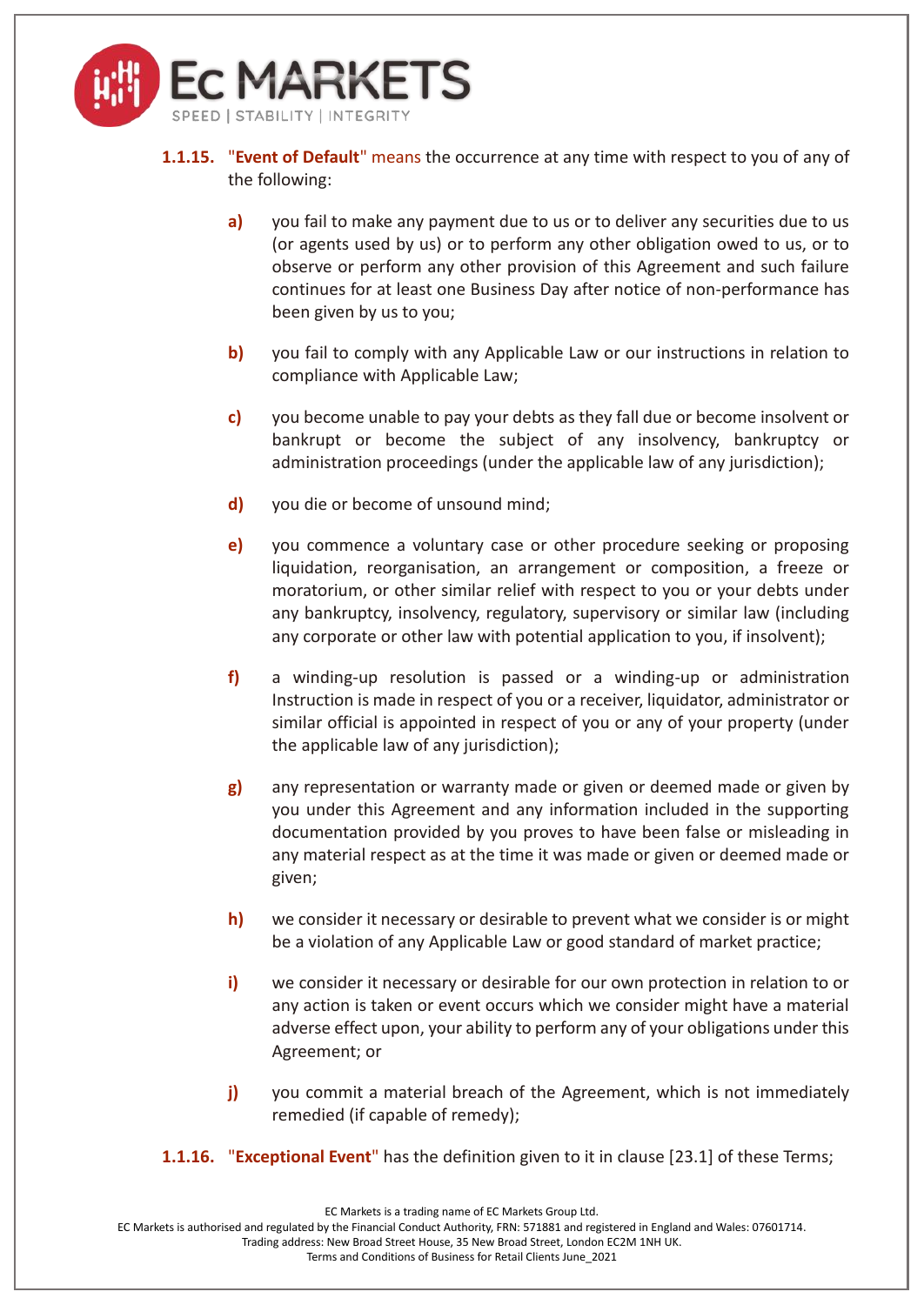

- **1.1.17.** "**Exceptional Market Event**" means the suspension, closure, liquidation, imposition of limits, special or unusual terms, excessive movement, volatility, or loss of liquidity in any relevant market or underlying instrument, or where we reasonably believe that any of the above circumstances are about to occur
- **1.1.18.** "**FCA**" means the UK's Financial Conduct Authority or any successor body;
- **1.1.19.** "**FCA Rules**" means the rules of the FCA in the United Kingdom from time to time;
- **1.1.20.** "**Financial Products**" means Contracts for Differences (CFD), Rolling Spot Forex, FX forwards and certain investment products listed in the RAO to the extent traded by us, including without limitation any other types of securities or investment, whether regulated by the FCA or otherwise;
- **1.1.21.** "**FSCS**" means the Financial Services Compensation Scheme in the United Kingdom, full details of which including upper limits of compensation can be found on the FSCS website at www.fscs.org.uk, or by calling 0800 678 1100 or +44(0) 207 741 4100, or alternatively by writing to Financial Services Compensation Scheme, PO Box 300, Mitcheldean, GL17 1DY;
- **1.1.22.** "**FSMA**" means the UK Financial Services and Markets Act 2000, as updated and amended from time to time;
- **1.1.23.** "**GUI**" means graphic user interface, provided by EC Markets or any Third-Party Provider through which EC Markets makes such service available;
- **1.1.24.** "**HMRC**" means HM Revenue and Customs, the UK's tax authority;
- **1.1.25.** "**Instructions**" means any instruction you give to us either via telephone or Electronic Services to execute a Transaction;
- **1.1.26.** "**Introducing Broker**" means any person introducing clients to us and which is remunerated by us on behalf of, and with the consent of, clients for such referral;
- **1.1.27.** "**Margin**" means any cash deposit, required to initiate and maintain open positions in leveraged Transactions;
- **1.1.28.** "**Margin Close-Out Level**" means the percentage of total Margin (in relation to initial Margin) that the Client must maintain in their Account to prevent their working order and/or open trades from being closed as required by FCA Rules;
- **1.1.29.** "**Market**" means the global over the counter market for Financial Products, including any Counterparties reached via Direct Market Access;
- **1.1.30.** "**Manifest Error**" has the meaning given to it by clause [24.1](#page-24-0) of these Terms**;**
- **1.1.31.** "**Negative Balance Protection**" A protection offered to Retail Clients which limits the maximum losses as the result of their trading activity in Restricted Speculative

EC Markets is authorised and regulated by the Financial Conduct Authority, FRN: 571881 and registered in England and Wales: 07601714.

Trading address: New Broad Street House, 35 New Broad Street, London EC2M 1NH UK.

EC Markets is a trading name of EC Markets Group Ltd.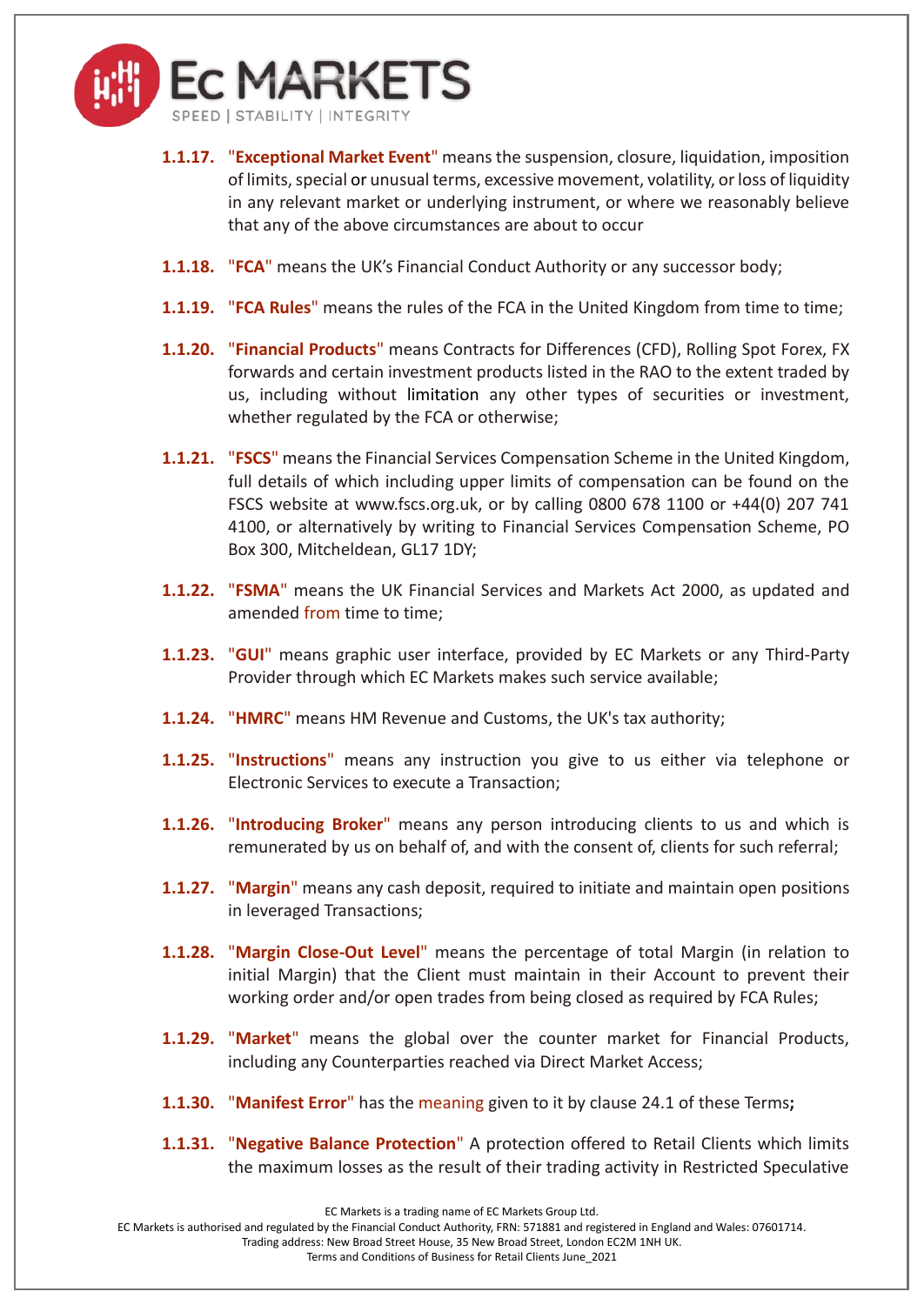

investments. The protected party will not lose more money than the funds dedicated to trading in Restricted Speculative Investments;

- **1.1.32.** "**Order Execution Policy**" means our Instruction execution policy, as updated and amended from time to time and available on the EC Markets Website;
- **1.1.33.** "**Privacy Policy**" means our privacy policy as updated and amended from time to time and available on the EC Markets Website;
- **1.1.34.** "**Professional Client**" has the meaning given by the FCA Rules;
- **1.1.35.** "**RAO**" means the Financial Services and Markets Act 2000 (Regulated Activities Order) 2001, as amended and updated from time to time;
- **1.1.36.** "**Regulator**" means the FCA or any other regulatory body with supervisory powers over any Transaction;
- **1.1.37.** "**Restricted Speculative Investments**" means any of the following investments: leveraged Contracts for Differences; leveraged Spread Bets; leveraged Rolling Spot Forex Contracts and Restricted Options (as defined by FCA);
- **1.1.38.** "**Retail Client**" shall mean a Retail Client for the purposes of the FCA Rules defined as client who is neither a Professional Client nor an Eligible Counterparty as such terms are defined in FCA Rules;
- **1.1.39.** "**Risk Warnings**" includes all risk warnings issued by EC Markets as updated and amended from time to time and available on the EC Markets Website, including but not limited to our "Risk Categorisation Levels and Asset Risk Ratings" and additionally any Complex Instruments Form, provided to you prior to your undertaking trades in complex Financial Products;
- **1.1.40.** "**Secured Obligations**" means the net obligation owed by you to us after the application of set-off under Clause [7](#page-11-0) below;
- **1.1.41.** "**Services**" means each and any of the services, supplied by us to you;
- **1.1.42.** "**Straight Through Processing (Direct Market Access)**" means straight through processing of a Matched Principal Transaction with a Counterparty of the Firm.
- **1.1.43.** "**Third Party Data**" means any third-party data that you access through your use of the Electronic Services;
- **1.1.44.** "**Third Party Provider**" means any third-party service provider (whether or not disclosed to you) used by EC Markets to provide any Electronic Service or any other services provided under this Agreement;
- **1.1.45.** "**Transaction**" means any transaction in a Financial Product entered into between us pursuant to this Agreement;

EC Markets is authorised and regulated by the Financial Conduct Authority, FRN: 571881 and registered in England and Wales: 07601714.

Trading address: New Broad Street House, 35 New Broad Street, London EC2M 1NH UK.

EC Markets is a trading name of EC Markets Group Ltd.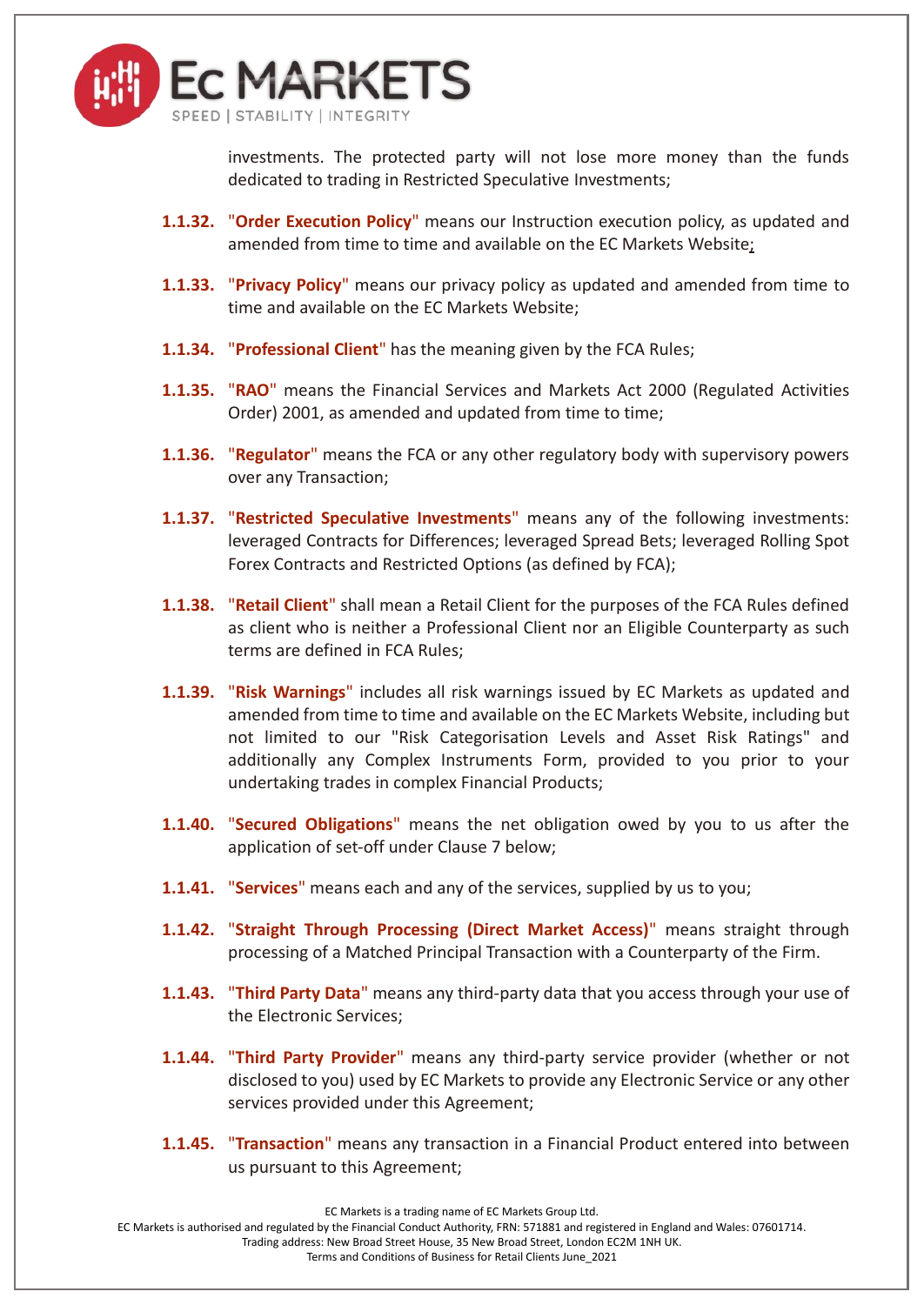

**1.1.46.** "**We**", "**our**" or "**us**" means EC Markets;

**1.1.47.** "**You**" or "**you**" means the recipient(s) of this Agreement.

- **1.2.** A reference in this Agreement to a 'Clause', 'Appendix' or a 'Schedule' shall be construed as a reference to, respectively, a clause, appendix or schedule of this Agreement, unless the context requires otherwise. References in this Agreement to any statute or statutory instrument or Applicable Laws include any modification, amendment, extension or reenactment thereof. A reference in this Agreement to a 'document' also includes electronic documents. References to persons include but are not restricted to individuals, bodies corporate, unincorporated associations, trusts and partnerships.
- **1.3.** Where applicable, and unless the context requires otherwise, any term used in this Agreement that is not expressly defined has the meaning given to it by the FCA Rules.
- **1.4.** Clause headings in this Agreement are for ease of reference only.

## **2. INSTRUCTIONS AND BASIS OF DEALING**

- **2.1.** We shall assume that by giving us Instructions you are not prohibited from using our Services under Applicable Law or otherwise and that you will comply at all times with Applicable Law.
- **2.2.** You may give us Instructions via Electronic Services or orally (including by telephone), unless we tell you that instructions can only be given in a particular way. We will record Instructions by telephone.
- **2.3.** If you trade with us via Electronic Services, this will additionally be covered by Schedule 1 Electronic Trading Services.
- **2.4.** We shall be entitled to act for you upon Instructions given by or purporting to be given by you or any person on your behalf that is authorised by you without us being required to make any further enquiry as to the genuineness, authority or identity of the person giving or purporting to give such Instructions.
- **2.5.** Nonetheless, we may at our discretion refuse to act on any Instruction without explanation where we reasonably believe that:
	- **2.5.1.** to do so might breach Applicable Law or any of our other legal duties;
	- **2.5.2.** to do so would damage our reputation;
	- **2.5.3.** you may be unable to settle any relevant transaction by the settlement time;
	- **2.5.4.** the instruction is unclear, incomplete or not given by you or on your behalf; or
	- **2.5.5.** we consider that you do not meet or have not provided sufficient evidence to demonstrate or confirm that you meet the eligibility criteria for investing in the Financial Products at the time of execution of a Transaction for any other reason.

EC Markets is a trading name of EC Markets Group Ltd.

EC Markets is authorised and regulated by the Financial Conduct Authority, FRN: 571881 and registered in England and Wales: 07601714.

Trading address: New Broad Street House, 35 New Broad Street, London EC2M 1NH UK.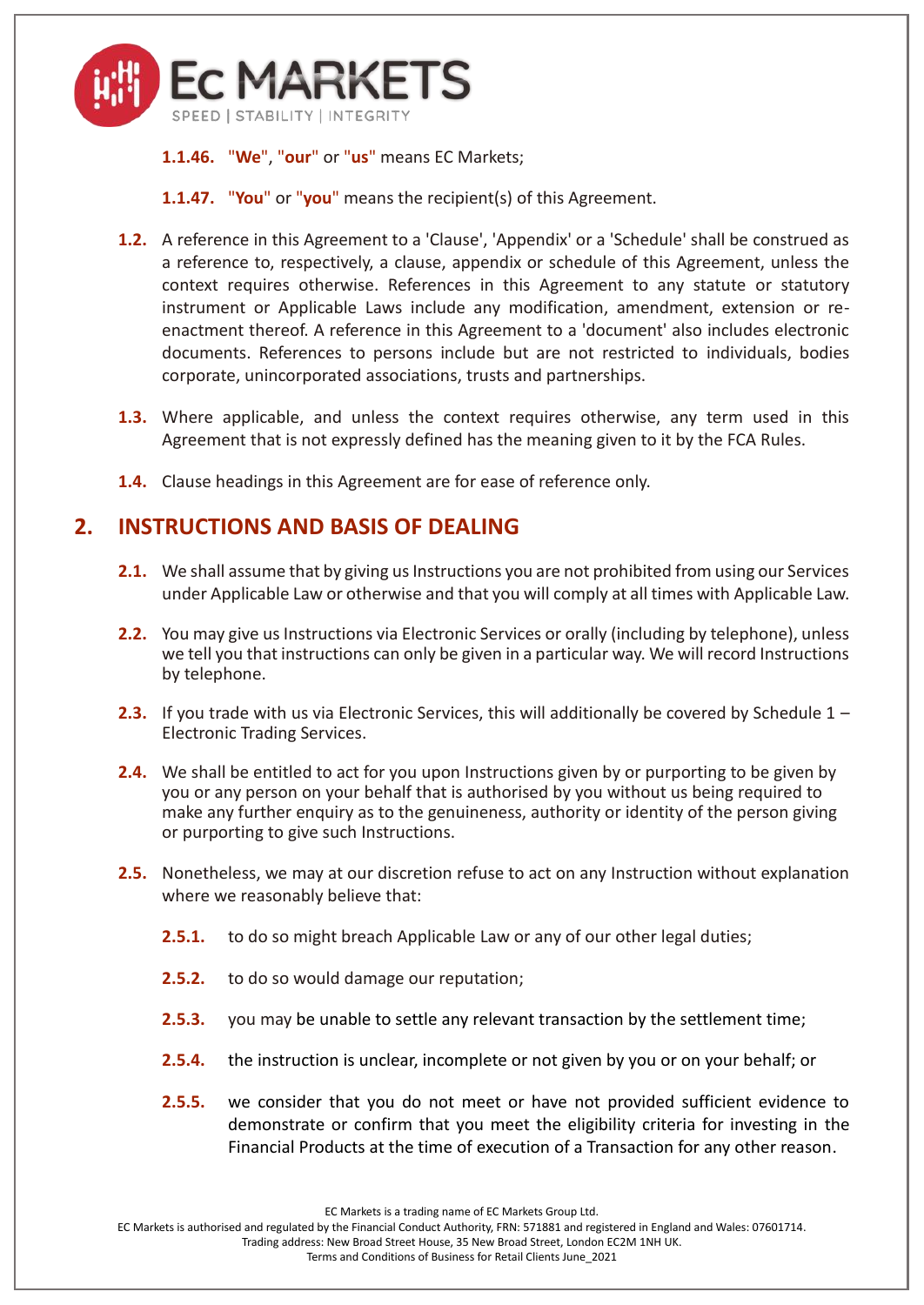

- **2.6.** We can only cancel or amend your Instructions if we have not acted upon those Instructions and we have received your consent.
- **2.7.** We have the right (but not the obligation) to set limits and/or parameters to control your ability to place Instructions in our absolute discretion. Such limits and/or parameters may be amended, increased, decreased, removed or added to by us in our absolute discretion and may include (without limitation):
	- **(I)** controls over maximum Instruction amounts and maximum Instruction sizes;
	- **(II)** controls over our total exposure to you;
	- **(III)** controls over prices at which Instructions may be submitted (to include (without limitation) controls over Instructions which are at a price which differs greatly from the market price at the time the Instruction is submitted to the Instruction book);
	- **(IV)** controls over the Electronic Services (to include (without limitation) any verification procedures to ensure that any particular Instruction or Instructions has come from you); or
	- **(V)** any other limits, parameters or controls which we may be required to implement in accordance with Applicable Law.

#### **3. EXECUTION OF ORDERS**

- **3.1. Execution Only.** We provide execution-only services. We will never provide you with advice and you should not treat any communication with us as constituting advice. We shall use our reasonable endeavours to execute any Instruction promptly, but in accepting your Instructions we do not represent or warrant that it will be possible to execute such Instruction or that execution will be possible according to your Instructions. If we encounter any material difficulty relevant to the proper carrying out of an Instruction on your behalf we shall notify you promptly.
- **3.2. Markets.** We shall usually only carry out an Instruction on your behalf when the relevant underlying Market is open for dealings, and we shall deal with any instructions received outside Market hours as soon as possible when that relevant Market is next open for business (in accordance with the rules of that Market). You agree that we may execute an Instruction on your behalf outside Market hours, but you should be aware that there is a risk that there will be reduced liquidity and less favourable pricing.
- **3.3. Best and Timely execution**: Given that we have categorised you as a Retail Client, your Instructions will be executed in accordance with our Order Execution Policy (as amended from time to time and as applicable to Retail Clients). Further, you confirm that you have read and agreed to the Order Execution Policy. The Order Execution Policy and any amendments are available on the EC Markets Website. We will notify you of any material changes to the Order Execution Policy although it is your responsibility to ensure that you are referring to the most up to date version.

EC Markets is a trading name of EC Markets Group Ltd.

EC Markets is authorised and regulated by the Financial Conduct Authority, FRN: 571881 and registered in England and Wales: 07601714.

Trading address: New Broad Street House, 35 New Broad Street, London EC2M 1NH UK.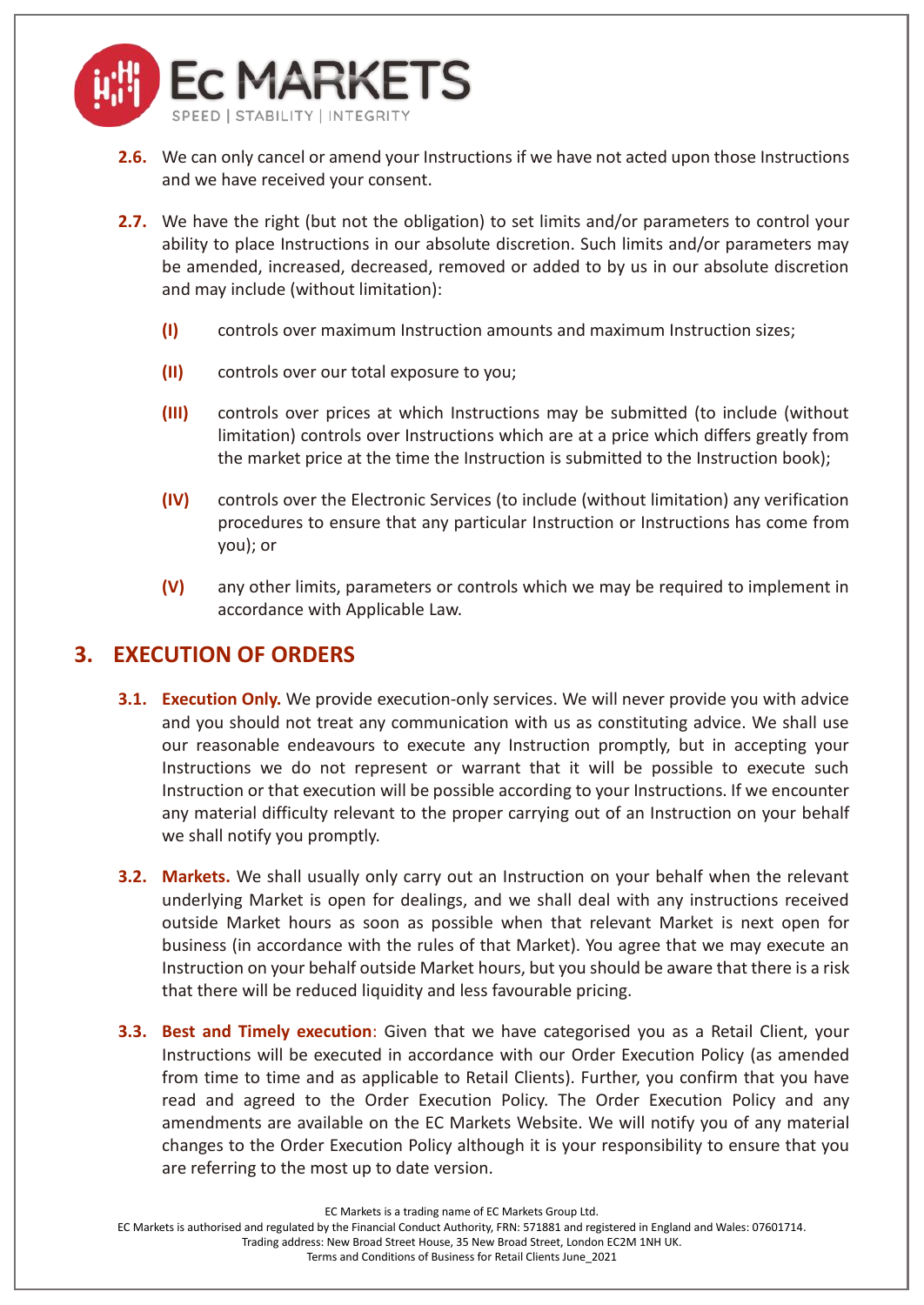

- **3.4. Execution of Instructions and FCA reporting**: We shall use reasonable endeavours to execute any Instruction promptly, but in accepting your Instructions we do not represent or warrant that it will be possible to execute such Instruction or that execution will be possible according to your instructions. When you give us a specific instruction, Best Execution will not apply to the extent that the specific instruction applies to your order. Once we have executed an Instruction on your behalf, we will report to the FCA such details of the Instruction as are required to be reported under the applicable FCA Rules.
- **3.5. Confirmations & Account Statements**: To the extent, and at the periods, required by Applicable Law or as otherwise agreed by us, we shall make available to you via our online portal, executed and settled Transactions, both open positions and open orders. Confirmations shall, in the absence of manifest error, be conclusive and binding on you, unless we receive from you an objection in writing within 24 hours of the execution of the order or we notify you of an error in the statement. It is your responsibility to inform us immediately of any errors or omissions found in your statement.
- **3.6. Initial Margin**: once your account has been approved for trading, we require cleared funds to cover initial Margin requirements (which may vary from time to time and from product to product) deposited into EC Market's segregated client bank account in order to enable you to execute a Transaction.
- **3.7. Contingent liability:** Where we effect or arrange a Transaction involving an option, future or CFD or any other Financial Product that requires an Initial Margin, you should note that, depending upon the nature of the Transaction, you may be required to make further variable Margin payments against the price of the investment, instead of paying (or receiving) the whole purchase (or sale) price immediately. The movement in the market price of your investment will affect the amount of Margin payment you will be required to make.
- **3.8. Margin call:** You agree to pay us on demand such sums by way of Margin from time to time as we may in accordance with Applicable Law in our sole discretion reasonably require for the purpose of maintaining your positions and protecting ourselves against loss or risk of loss on present, future or contemplated Transactions under this Agreement. If you fail to meet a Margin call, we may close or reduce your position with us unless we have previously granted you an extension of credit in accordance with Applicable Law. In accordance with FCA Rules, the Margin Close-Out Level for Retail Clients is set to Fifty Percent (50%). Accordingly, when your net equity falls below the Margin Close-Out Level we are required to close out your open positions in Restricted Speculative Investments as soon as market conditions allow. For these purposes, "net equity" means the sum of your net profit and loss on your open position(s) and your deposited Margin. You will pay or transfer Margin within the minimum period specified by us (which may be within the same Business Day). Margin call will be via an indication on your [trading platform] and you will be responsible at all times for monitoring your Margin utilisation level. We are not under any obligation to keep you informed of your account balance and Margin required (i.e. to make a 'Margin call'). We will not be liable for any losses, costs, expenses or damages incurred or suffered by you as a consequence of your failure to monitor your Margin utilisation level and as a consequence of your failure to provide sufficient Margin to maintain your positions. Further information

EC Markets is a trading name of EC Markets Group Ltd.

EC Markets is authorised and regulated by the Financial Conduct Authority, FRN: 571881 and registered in England and Wales: 07601714.

Trading address: New Broad Street House, 35 New Broad Street, London EC2M 1NH UK.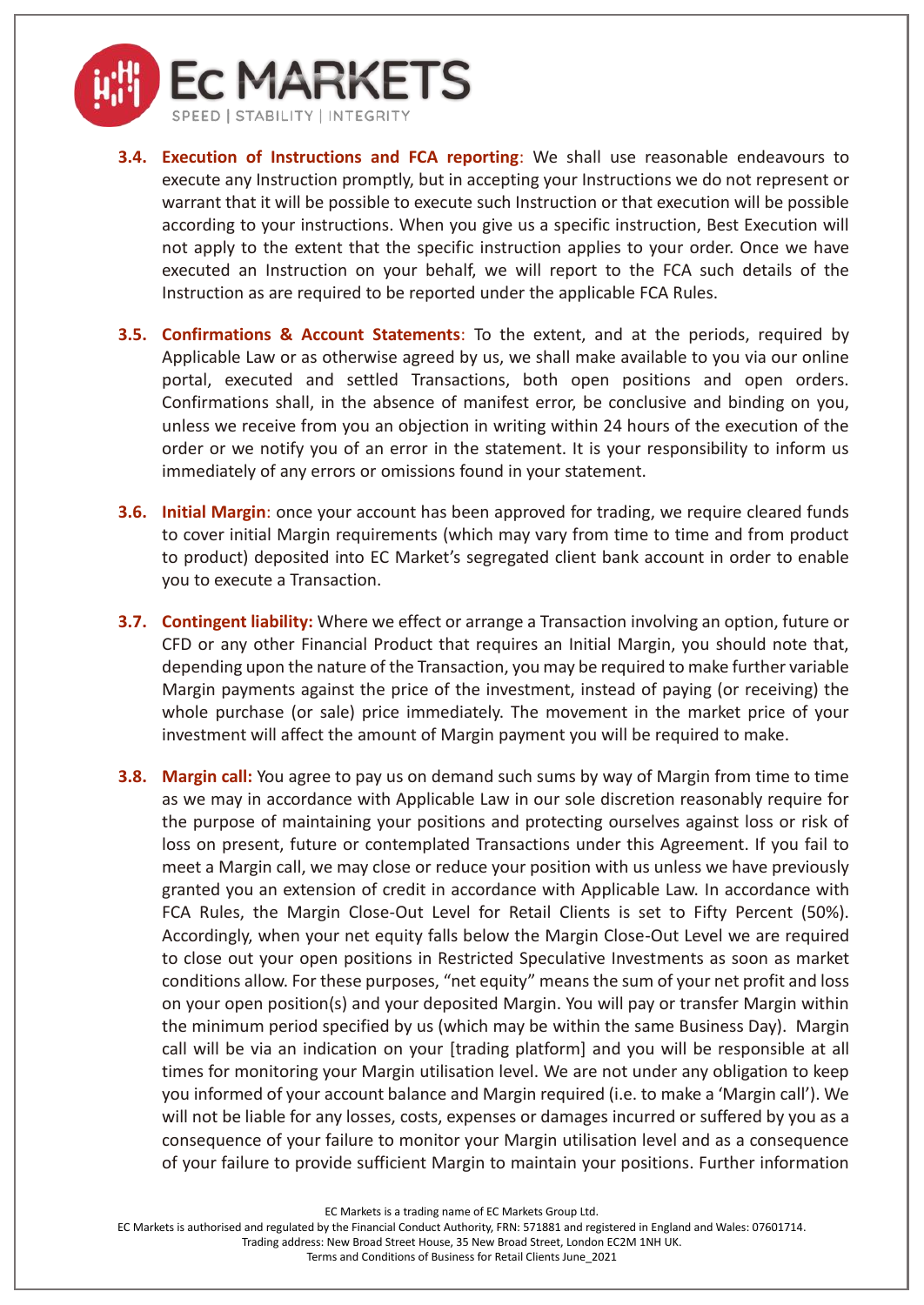

and details of Margin requirements, Margin calls and the Margin Close-Out Level can be found on the EC Markets Website.

- **3.9. Form of Margin:** Unless otherwise agreed, Margin must be paid in cash via a bank transfer into our segregated client bank account. If you send us Margin in a currency other than the base currency of your account you authorise us to convert the sum received at an exchange rate determined by us on the basis of the then prevailing money market rates available to us, net of any commissions into the base currency of your trading account. In such circumstances, we will not be liable to you for any loss suffered by you as a result of such action. Cash Margin received by us will be held by us in a segregated client bank account or in a Client Transaction Account. As you are a Retail Client we can only accept cash Margin. We will not accept non-cash Margin.
- **3.10. Set-off on default:** If there is an Event of Default or this Agreement terminates, we shall setoff the balance of cash Margin owed by us to you against your obligations (as reasonably valued by us) to us.
- **3.11. Power to charge:** You agree that we may, to the extent that any of the Margin constitutes "financial collateral" and this Agreement and your obligations hereunder constitute a "security financial collateral arrangement" (in each case as defined in, and for the purposes of, the Financial Collateral Arrangements (No. 2) Regulations 2003 (SI 2003 No. 3226), free of any adverse interest of yours or any other person, grant a security interest over Margin provided by you to cover any of our obligations to an intermediate broker or Market, including obligations owed by virtue of the positions held by us or other of our clients.
- **3.12. General lien:** In addition, and without prejudice to any rights to which we may be entitled under this Agreement or any Applicable Law, we shall have a general lien on all property held by us or our nominees on your behalf until the satisfaction of the Secured Obligations.
- **3.13. Position limits:** We may require you to limit the number or the total notional value of open positions which you may have with us at any time and we may in our sole discretion close out any one or more Transactions, in full or in part, to ensure that such position limits are maintained.
- **3.14. Trade Reporting: Under Applicable Law:** We may be obliged to make information about certain Transactions public. When we trade bilaterally with you, we will provide assisted reporting on such terms as we shall determine and provide to you as amended from time to time. You agree and acknowledge that any and all proprietary rights in Transaction information are owned by us and you waive any duty of confidentiality attaching to the information which we reasonably disclose.
- **3.15. Depreciation:** As you are a Retail Client, we will notify you if the initial notional value of any transaction placed to create an open position depreciates by more than 10% and thereafter at multiples of 10%. We will make such notification on an instrument-by-instrument basis at the end of each Business Day in which the threshold is exceeded or, in a case where the threshold is exceeded on a non-Business Day, the close of the next Business day. We will

EC Markets is a trading name of EC Markets Group Ltd.

EC Markets is authorised and regulated by the Financial Conduct Authority, FRN: 571881 and registered in England and Wales: 07601714.

Trading address: New Broad Street House, 35 New Broad Street, London EC2M 1NH UK.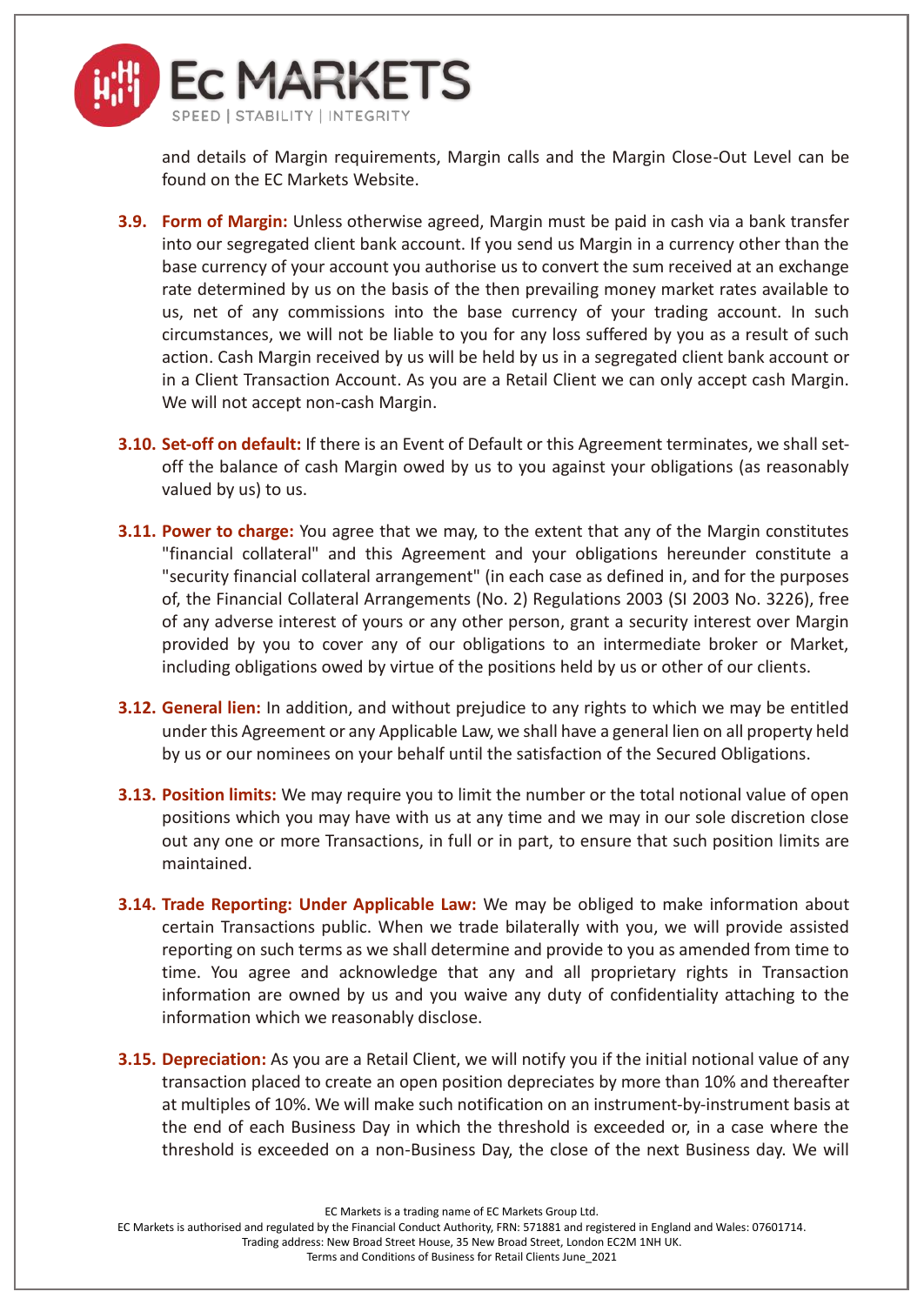

send the notification by email or will make it available to you through the trading platform or online client portal.

# **4. CAPACITY & CLIENT CATEGORISATION**

- **4.1.** We act as matched principal and not as agent on your behalf in respect of Transactions.
- <span id="page-10-0"></span>**4.2.** We have classified you as a Retail Client for the purposes of the FCA Rules. We will notify you of your classification based on the information you have provided to us in your application form or in any other subsequent form we have requested you to complete.
- **4.3.** You confirm that you are trading on behalf of your own account and that you are not acting as an agent, intermediary or fiduciary for any other person.
- **4.4.** As a consequence of being a Retail Client, your assets will be segregated from the assets of the firm and you may be protected by the FCA client money and client asset rules. We will provide you with more information concerning this on request.
- **4.5.** You are responsible for keeping us informed about any material change that could affect your client categorisation. You have the right to request a different client categorisation, however we may at our absolute discretion decide not to deal with you on such basis. Your client classification may be subject to change at any time upon receipt of a notification from us.

#### **5. AVAILABILITY AND PROVISION OF SERVICES**

- **5.1.** We may amend, suspend and/or terminate any or all Services at any time for any reason. Where reasonably practicable we will give advance notice of any such amendment, suspension or termination, but this may not always be possible and/or practical.
- **5.2.** We may also restrict and/or change the hours and time of operation of any of our Services at any time. Where reasonably practicable we will give advance notice of any such change or restriction, but this may not always be possible and/or practical.
- **5.3.** We do not accept any liability for any loss that you may suffer because you are unable to place an Instruction due to unavailability of our Services as a result of maintenance or upgrade of systems or in certain market conditions or for any of the reasons set out at Schedule 1 - Electronic Services.
- **5.4.** We may provide additional services as agreed with you and subject to more detailed provisions set out in the relevant Appendix with respect to a range of Financial Products but we may restrict activities in relation to certain types of Financial Product.
- **5.5.** We shall not be liable for any actual or potential loss or expense you incur as a result of the suspension or cancellation of a transaction in the circumstances set out in this Clause.

EC Markets is a trading name of EC Markets Group Ltd.

EC Markets is authorised and regulated by the Financial Conduct Authority, FRN: 571881 and registered in England and Wales: 07601714.

Trading address: New Broad Street House, 35 New Broad Street, London EC2M 1NH UK.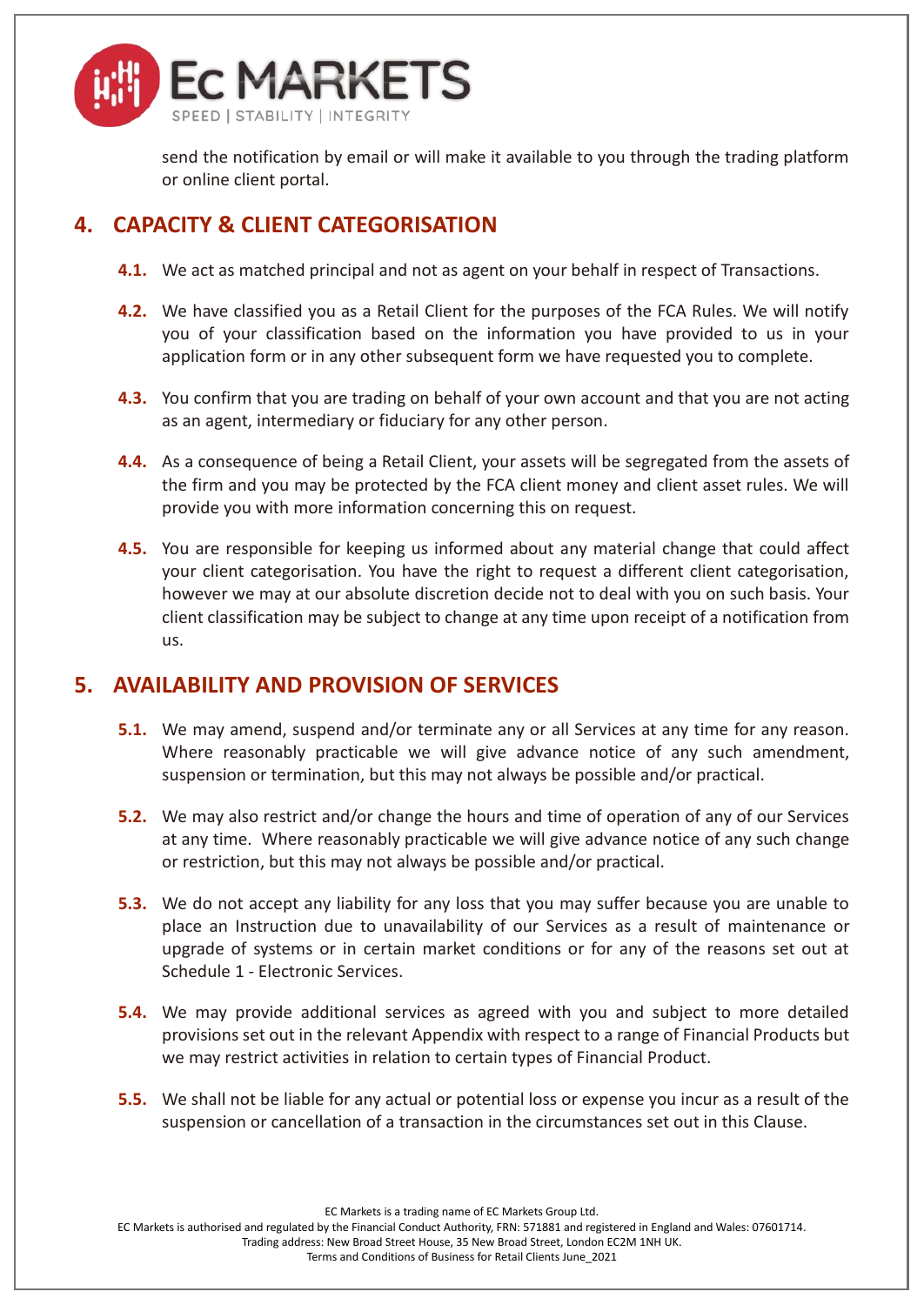

# **6. COMMENCEMENT**

- **6.1.** This Agreement supersedes any previous agreement between you and us on the same subject matter and takes effect when you signify acceptance of this Agreement or when you give us an Instruction to enter into a Transaction.
- **6.2.** This Agreement shall apply to all Transactions contemplated under this Agreement. To the extent that there is any conflict between the clauses of this Agreement and the terms of any other material distributed by us the clauses of this Agreement shall prevail unless we expressly provide otherwise.
- **6.3.** The minimum duration of this Agreement shall be the earlier of settlement of all outstanding Transactions and termination in accordance with Clause [16.1,](#page-18-0) save for termination following the occurrence of an Event of Default.

# <span id="page-11-0"></span>**7. APPLICABLE LAW**

- **7.1.** This Agreement and all Transactions are subject to Applicable Law such that: (i) to the extent that there is any conflict between this Agreement and any Applicable Law, the latter will prevail; (ii) nothing in this Agreement shall exclude or restrict any obligation which we have to you under Applicable Law which it is not possible for us to exclude or restrict; (iii) we may take or omit to take any action we consider necessary to ensure compliance with any Applicable Law; (iv) all Applicable Law and whatever we do or fail to do in relation to an Instruction to comply with the Applicable Law will be binding on you; and (v) such actions that we take or fail to take for the purpose of compliance with any Applicable Law shall not render us or any of our directors, officers, employees or agents liable.
- **7.2.** If any Regulator takes any action which affects a Transaction, then we may take any action which we, in our reasonable discretion, consider desirable to correspond with such action or to mitigate any loss incurred as a result of such action and you shall assist us in complying with any enquiry from a Regulator in respect of any Transaction.

# <span id="page-11-1"></span>**8. CHARGES**

- **8.1.** You shall pay our Charges as agreed with you from time to time in addition to any taxes imposed by any competent authority on any account opened or Transaction effected by or cleared for you; any fees or other charges imposed by a Market or any clearing organisation; interest on any amount due to us at the rates then charged by us (and which are available on request); and any other value added or other applicable taxes of any of the foregoing, including any withholding tax and any fees for retaining a dormant account.
- **8.2.** You must also pay any applicable Value Added Tax on such charges and any stamp duty, other taxes and levies or other transaction costs in respect of your transactions.
- **8.3.** We may make reasonable charges to you to cover the administrative costs of the provision of any additional information, documents etc., which we agree to supply to you at your request.

EC Markets is a trading name of EC Markets Group Ltd.

EC Markets is authorised and regulated by the Financial Conduct Authority, FRN: 571881 and registered in England and Wales: 07601714.

Trading address: New Broad Street House, 35 New Broad Street, London EC2M 1NH UK.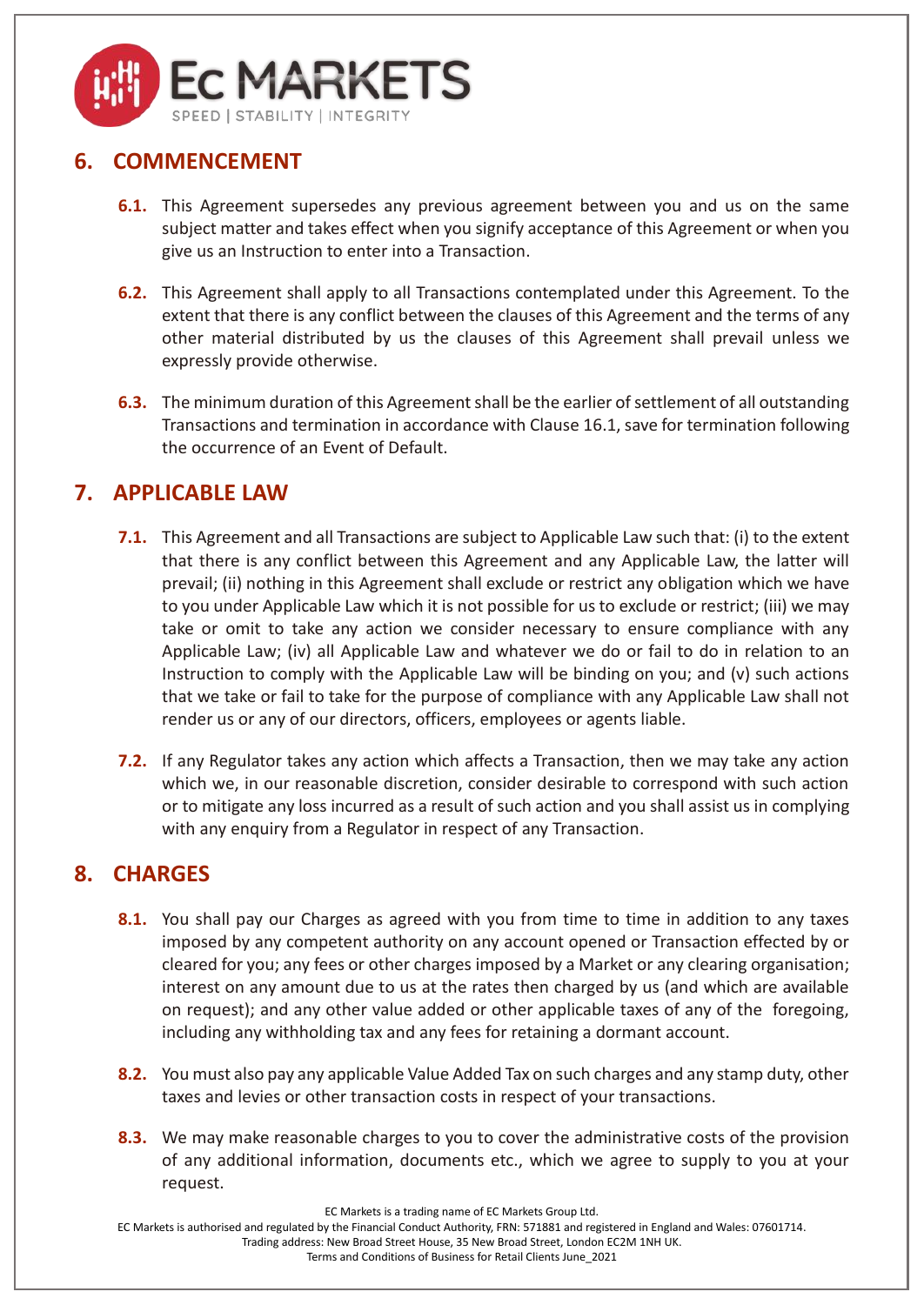

- **8.4.** All payments to us under this Agreement shall be made in such currency as we may from time to time specify and be made to the bank account designated by us for such purposes. All such payments shall be made by you without any deduction of bank charges or withholding tax. In the event that you fail to pay any Charges or other amounts when due we may deduct the amount due from your Account. In the event that your Account contains insufficient resources to pay any such amounts we may deduct any further amounts dues to us from Margin.
- <span id="page-12-0"></span>**8.5.** Any money due to us under the Agreement or required to be deducted by Applicable Law (including for tax purposes), may be deducted from any money held by us in respect of your Account.

## **9. CONFLICT OF INTERESTS AND PERMITTED DEALINGS**

- **9.1.** When we enter into or arrange a transaction for you; we, an Affiliate, or some other person connected with us may have an interest, relationship, or arrangement that conflicts with the transactions, investments or service concerned. In compliance with our Conflicts of Interest Policy, we shall work towards managing or preventing conflicts from occurring wherever reasonably possible. Our conflict of interests' disclosure is available on our website.
- **9.2.** In exceptional circumstances, so as to comply with our obligations under Applicable Law, we may be unable to deal with you in relation to particular investments and be unable to disclose the reason for this.

#### **10. NO ADVICE**

- **10.1.** We do not provide advice of any nature in relation to any matters arising under this Agreement or otherwise, including but not limited in relation to Transactions, Financial Products, Services or taxation.
- **10.2.** Explanation or discussion of the terms or risks of a Financial Product or Transaction or its performance characteristics does not amount to advice. You should consult your own independent business advisor, lawyer, and tax and accounting advisors concerning any contemplated Transactions.
- **10.3.** In the context of complex Financial Products such as derivatives, we are required under applicable law and regulation to obtain information about your relevant investment knowledge and experience so that we can assess whether our Services are appropriate for you; and to warn you if they are not appropriate for you. If you choose not to provide us with the information we request or if you provide us with insufficient information, we will not be able to determine whether our Services are appropriate for you. In such instances, we will give you a warning and we may not be able to provide the Services to you.
- **10.4.** We do not warrant the suitability of the Financial Products traded or Services provided under the Terms and assume no fiduciary duty in our relations with you.

EC Markets is a trading name of EC Markets Group Ltd.

EC Markets is authorised and regulated by the Financial Conduct Authority, FRN: 571881 and registered in England and Wales: 07601714.

Trading address: New Broad Street House, 35 New Broad Street, London EC2M 1NH UK.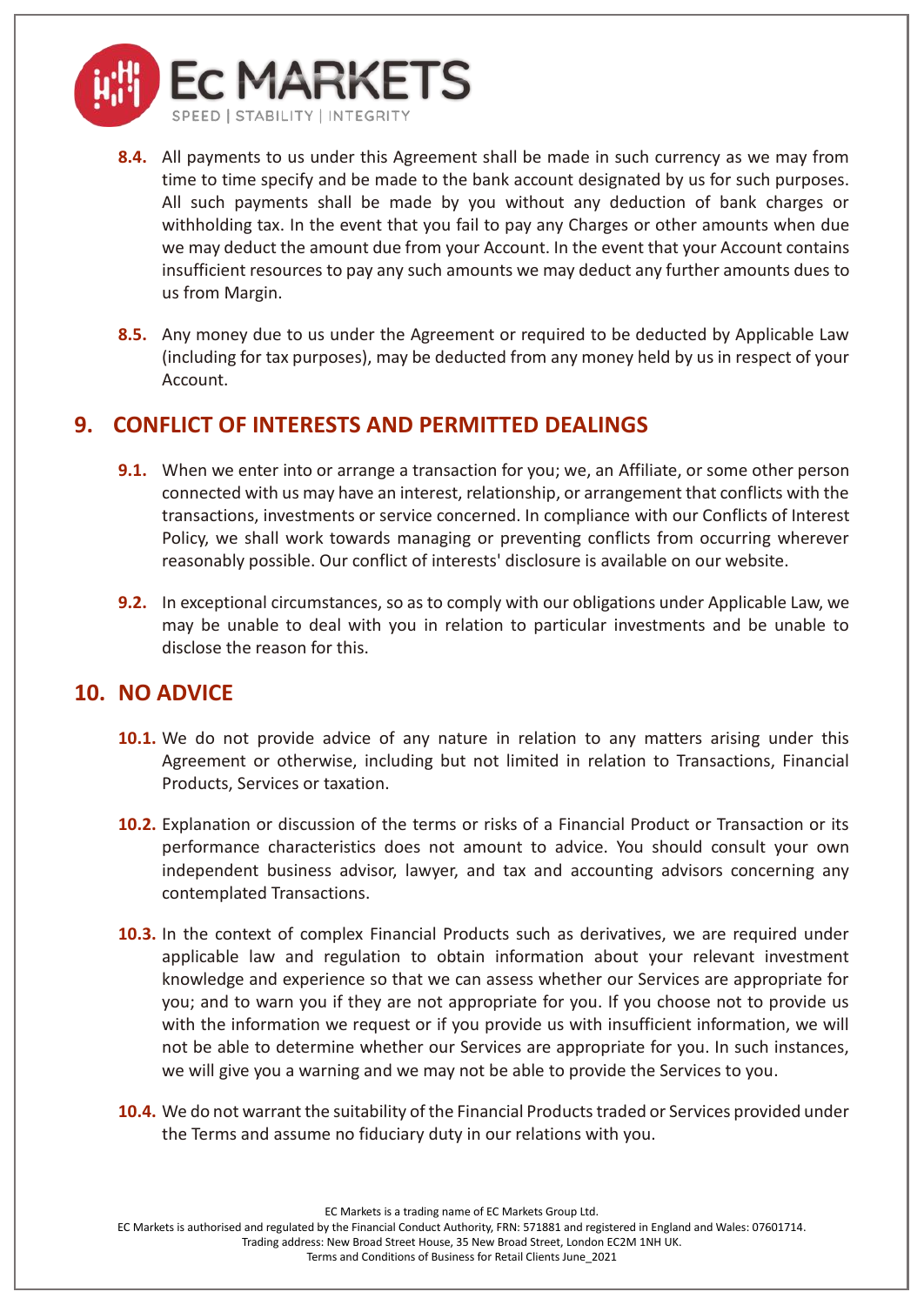

**10.5.** We may from time to time send published research reports and other publications to you. If the document contains a restriction on the person or category of persons for whom that document is intended or to whom it is distributed, you agree that you will not pass it on to any such person or category of persons. We make no representations as to the time of receipt by you of research reports and cannot guarantee that you will receive such research reports at the same time as other clients. The information is provided to you on a nonreliance basis. We shall not be liable for any investment decision you make, based in whole or in part, on any investment research report or other publication we send to you. Any such published research reports or publications may appear in one or more information services. In any event, you should not treat any such research reports as constituting advice of any kind.

#### **11. DATA PROTECTION**

- **11.1.** We will obtain information (including personal data) from you or your staff during the course of our relationship with you. Specifically, we will ask you to provide us with your name, postal address, email address, landline telephone number, mobile telephone number, banking details and National Insurance Number where applicable.
- **11.2.** You authorise us to use and process all data in our possession that relates to any aspect of transactions with you, as set out in our Data Protection Policy and in accordance with the Data Protection Legislation. In relation to any Instruction to enable us to provide the most appropriate services to you we will record and/or monitor your use of our website and email communications between us and you.
- **11.3.** We will only use your personal information in accordance with our Privacy Policy.
- **11.4.** We may make searches about you from credit reference agencies who will supply us with information, including information from the Electoral Register, for the purpose of verifying your identity. The agencies will record details of the search, whether or not this application proceeds. We may use scoring methods to assess this application and to verify your identity. We may also check your identity with fraud prevention agencies and if you provide false or inaccurate information and we suspect fraud, we will record this. Credit searches and other information which is provided to us and/or the credit reference and fraud prevention agencies about you and those with whom you are linked financially may be used by us and other companies if you, or other members of your household, apply for other facilities including credit and insurance applications and claims. This information may also be used for debt tracing and recovery and the prevention of fraud and/or money laundering as well as the provision of the Services.
- **11.5.** Alternatively, we may ask you to provide physical forms of identification. If you wish to receive details of those fraud prevention agencies from whom we obtain and with whom we record information about you, please write to the Compliance Officer at EC Markets Limited, New Broad Street House, 35 New Broad Street, London EC2M 1NH. If you believe that any of the data we hold about you is inaccurate, please inform us and we will do our best to correct it. We will only retain your data for as long as is necessary for us to provide our Services to you and any period as required for regulatory or accounting reasons.

EC Markets is a trading name of EC Markets Group Ltd.

EC Markets is authorised and regulated by the Financial Conduct Authority, FRN: 571881 and registered in England and Wales: 07601714.

Trading address: New Broad Street House, 35 New Broad Street, London EC2M 1NH UK.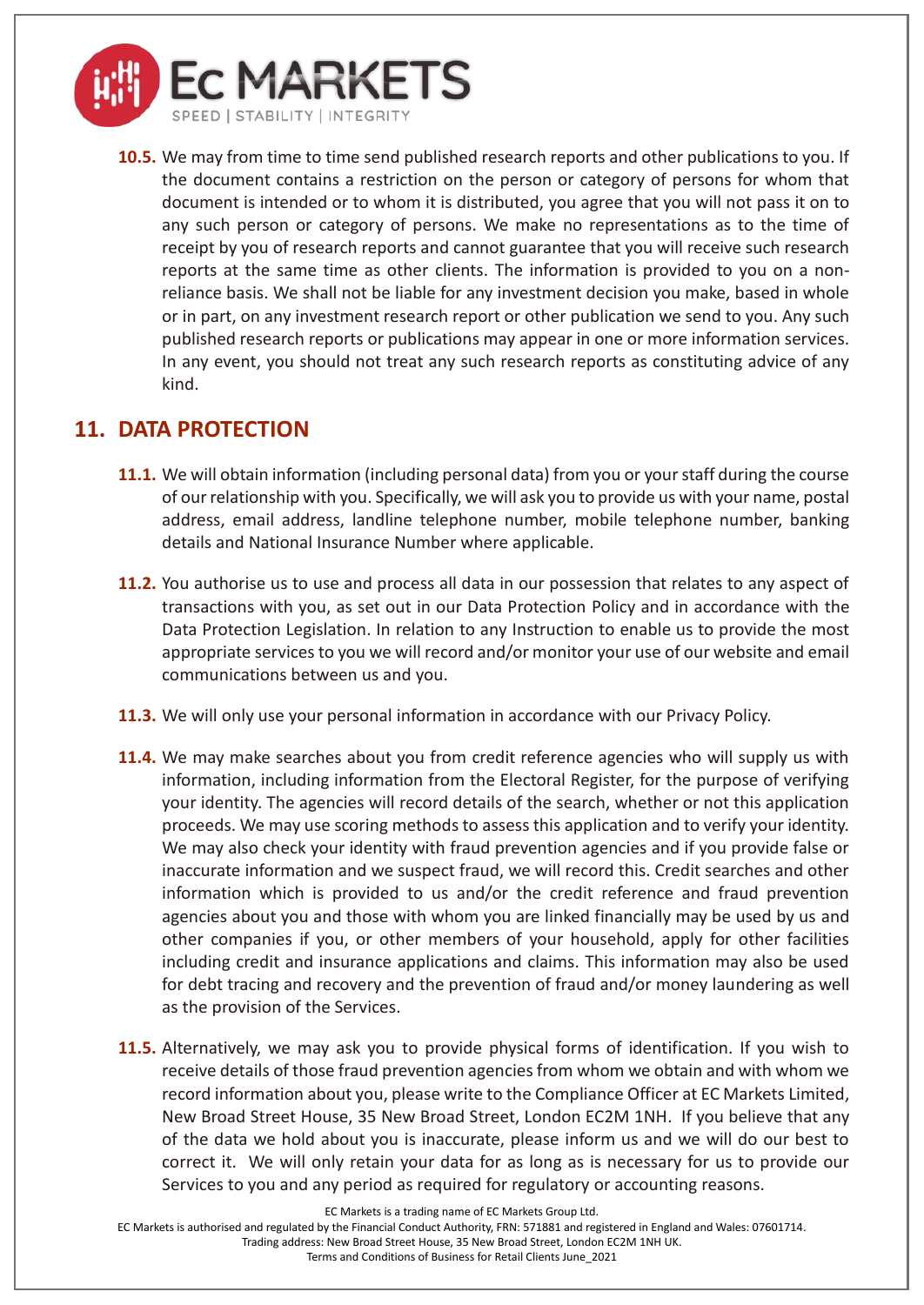

**11.6.** Marketing Information: If you have agreed to receive marketing information and until you ask us to stop sending you marketing information we may use your personal data including your contact details, your application details (but not banking details) and details of the services we provide you with and how you use them, to inform you about other similar products and services that may be of interest to you; and if and to the extent that you have given us permission to do so, we may contact you by telephone (including automated calls), post, email and other electronic messages such as short text, video and picture messaging, and fax, with information, news, events and seminars on our investment and financial services and those of other selected partners. You can ask us to stop using your details for this purpose at any time by contacting us using the details set out on page 1.

## **12. CLIENT MONEY**

- **12.1. Client Money Status:** You have been categorised as a Retail Client (see claus[e 4.2\)](#page-10-0). Therefore, any money transferred to us by you for the purpose of Margin, initial or variation, will be treated by us as client money as defined by the FCA Rules. Please note that your money will cease to be client money when it is paid: (i) to you or to one of your duly authorised representatives; (ii) to a third party on your instructions; and/or (iii) to us when money is due and payable to us.
- **12.2. Segregation of client money:** In accordance with FCA rules, we will segregate any money received from you or on your behalf in either a segregated client money bank account at an approved bank or in a CTA Please note that where monies are held outside of the UK, the legal and regulatory regime applying to any such bank or third party may be different from that of the UK and in the event of the insolvency or any other equivalent failure of that bank or third party, your money may not be as effectively protected as if your money was held with a bank in the UK.
- **12.3. Use of Margin:** We may allow a third party (e.g. a market, intermediate broker, OTC counterparty or clearing house) to hold or control client money in order to effect one or more Transactions through or with that person or to satisfy a client's obligation to provide collateral in respect of a Transaction. We will return excess Margin to you from time to time.
- **12.4. Managing Balances:** During the day after the close of business on each Business Day, we carry out client money reconciliations between money required to be held in the client money accounts and client money that is held in the client money accounts in accordance with Applicable Law. Any required transfer to or from the client money accounts in respect of your Account will take place on the following Business Day.
- **12.5. Unclaimed client money:** If there has been no activity on your Account for an extended period of time, we may impose dormant Account fees in accordance with clause [8.1](#page-11-1) and make a deduction from your Account in accordance with clause [8.5.](#page-12-0) You agree that we may cease to treat as client money, and accordingly release from the client bank accounts any unclaimed client money balances, where there has been no movement on the balance for such period as may be specified by the relevant FCA Rules (notwithstanding any payments or receipts of charges, interest or similar items) and despite taking reasonable steps we have

EC Markets is a trading name of EC Markets Group Ltd.

EC Markets is authorised and regulated by the Financial Conduct Authority, FRN: 571881 and registered in England and Wales: 07601714.

Trading address: New Broad Street House, 35 New Broad Street, London EC2M 1NH UK.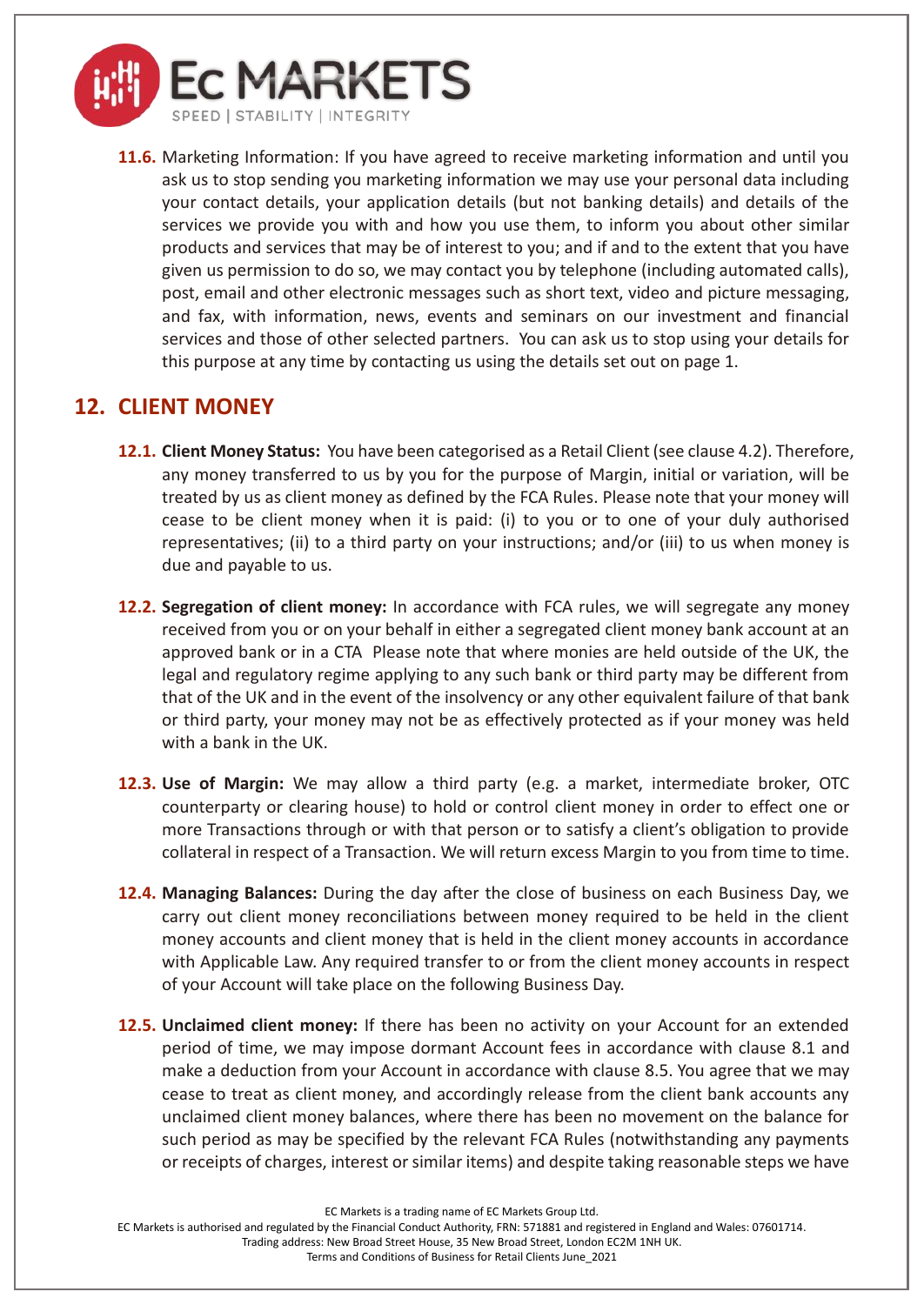

been unable to return the client money to you. We undertake to make good any valid claim by you against any released balances excluding sums which in aggregate are £25 or less.

- **12.6. Interest:** We will not pay interest to you on any of your money that we hold and by entering into this Agreement unless otherwise required under the FCA Client Money Rules.
- **12.7. Liability:** Whilst we shall take reasonable care in our selection of any bank which will hold client money or any firm operating a CTA, we shall have no responsibility for any acts or omissions of any third party to whom we pass money received from you. We will not be liable for the failure or insolvency of any bank or third party holding client money. We will be entitled at any time and in our sole discretion to deduct, without notice or recourse to you, any money placed in or credited to your account in error by us or on our behalf.
- <span id="page-15-0"></span>**12.8. Transfer of Business**: In accordance with **section [12.8](#page-15-0) Miscellaneous**, you specifically agree that we may transfer client money to a third party as part of a transfer of all or part of our business. Any sums transferred will be held by that third party either in accordance with the Client Money Rules, or if the sums will not be held in accordance with the Client Money Rules, we will exercise all due skill, care and diligence in assessing whether the third party to whom your client money is transferred will apply adequate measures to protect the sums.

## **13. REPRESENTATIONS, WARRANTIES AND COVENANTS**

You represent, warrant and undertake to us that, both at the date of this Agreement and at the time of any Transaction we may enter into with you that:

- **13.1.** you have full power and authority to enter into this Agreement and to perform all your obligations hereunder and, in respect of the Services, to instruct us to execute or arrange any Transaction as set out herein as well as to grant any security interests and powers referred to in this Agreement;
- **13.2.** you have adequate resources to enter into and perform any such Transaction which you decide to undertake;
- **13.3.** all information you have given, or shall give to us, is true and complete as of the date of this Agreement and at the time of any Transaction and any changes to such information will be promptly notified to us;
- **13.4.** you will ensure that all relevant investments or any documents of title and/or transfer forms and/or any relevant payments are delivered, paid or transferred to us, or to whomever we may direct, in sufficient time on or before the contractual settlement date to enable us to settle the transaction in accordance with market requirements;
- **13.5.** if you are an individual, you have reached the age of 18 years or over and have full capacity to enter into this Agreement;
- **13.6.** if you are a company or body corporate, you are properly empowered and have obtained all necessary corporate or other authority under your memorandum and articles of association or other constitutional documents;

EC Markets is a trading name of EC Markets Group Ltd.

EC Markets is authorised and regulated by the Financial Conduct Authority, FRN: 571881 and registered in England and Wales: 07601714.

Trading address: New Broad Street House, 35 New Broad Street, London EC2M 1NH UK.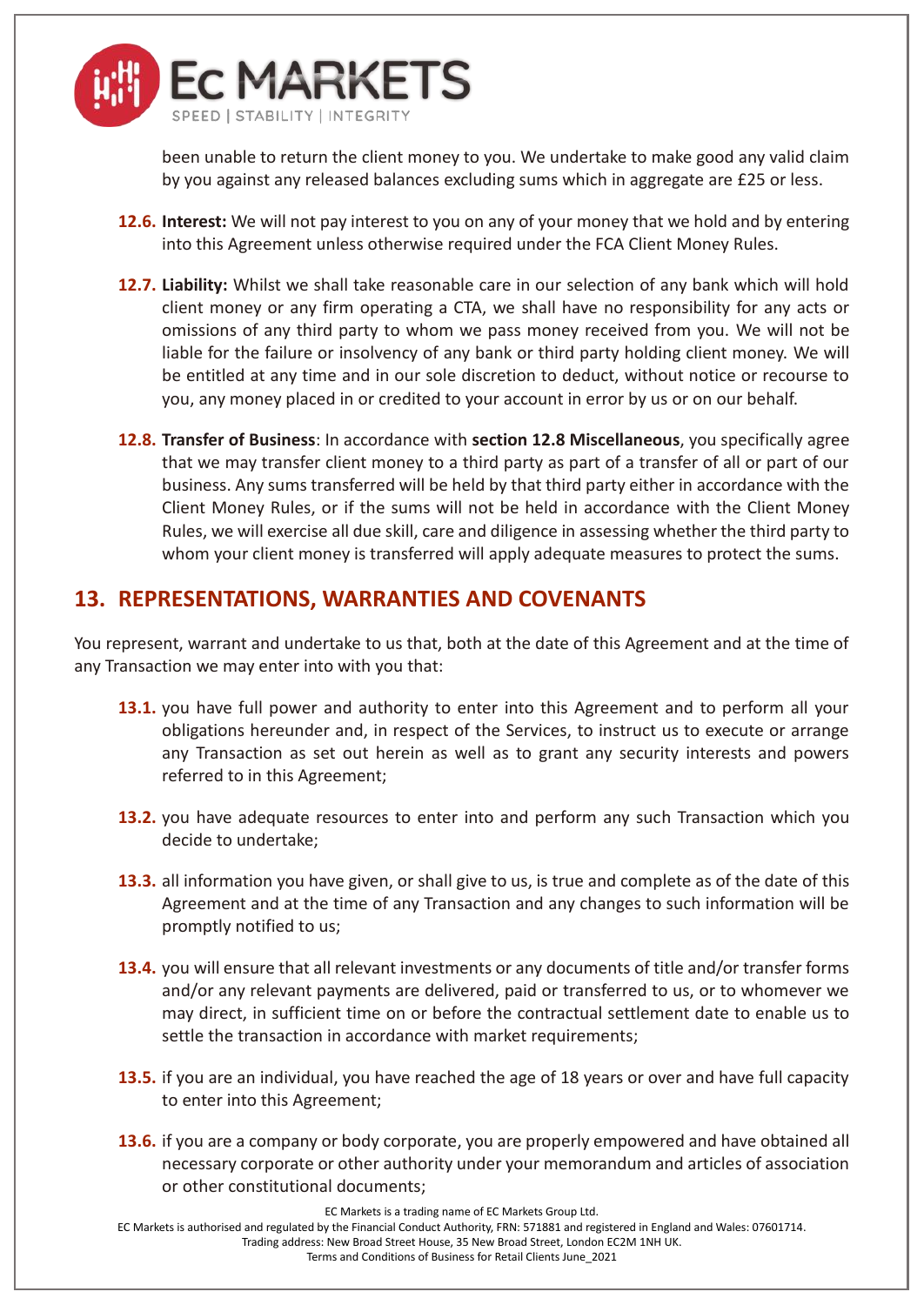

- **13.7.** you have all necessary authority, powers, consents, licences and authorisations and have taken all necessary action to enable you lawfully to enter into and perform this Agreement and such Transaction;
- **13.8.** the persons entering into this Agreement and each Transaction on your behalf have been duly authorised to do so;
- **13.9.** no Event of Default or any event which may become (with the passage of time, the giving of notice, the making of any determination or any combination of the above) an Event of Default (a "Potential Event of Default") has occurred and is continuing with respect to you;
- **13.10.** you act as principal and sole beneficial owner (but not as trustee) in entering into this Agreement and each Transaction;
- **13.11.** any information which you provide or have provided to us in respect of your financial position, domicile or other matters is accurate and not misleading in any material respect;
- **13.12.** subject to the FCA rules on Negative Balance Protection, you are willing and financially able to sustain more than the total loss of funds resulting from Transactions;
- **13.13.** except as otherwise agreed by us, you are the sole beneficial owner of all Margin you transfer under this Agreement, free and clear of any security interest whatsoever; and
- **13.14.** you will comply with all Applicable Law in relation to this Agreement and any Transaction, so far as they are applicable to you or us.

#### **14. RIGHTS ON DEFAULT**

- **14.1.** Subject to the FCA rules on Negative Balance Protection, on an Event of Default or at any time after we have determined, in our absolute discretion, that you have not performed (or we reasonably believe that you will not be able or willing in the future to perform) any of your obligations in this Agreement, in addition to any of our other rights (including, without limitation, under Clause [15](#page-17-0) (Set-Off)) we shall be entitled without prior notice to you:
	- **a)** instead of returning to you, investments equivalent to those credited to your account, to pay to you the fair market value of such investments at the time we exercise such right;
	- **b)** to sell such of your investments as are in our possession pursuant to this Agreement, in each case as we may in our absolute discretion select or and upon such terms as we may in our absolute discretion think fit (without being responsible for any loss or diminution in price) to realise funds sufficient to cover any amount due by you hereunder;
	- **c)** to freeze, close out, replace or reverse any Transaction, buy, sell, or enter into any other Transaction or take, or refrain from taking, such other action at such time or times and in such manner as, at our sole discretion, we consider necessary or appropriate to cover, reduce or eliminate our loss or liability under or in respect of any of your contracts, positions or commitments;

EC Markets is a trading name of EC Markets Group Ltd.

EC Markets is authorised and regulated by the Financial Conduct Authority, FRN: 571881 and registered in England and Wales: 07601714.

Trading address: New Broad Street House, 35 New Broad Street, London EC2M 1NH UK.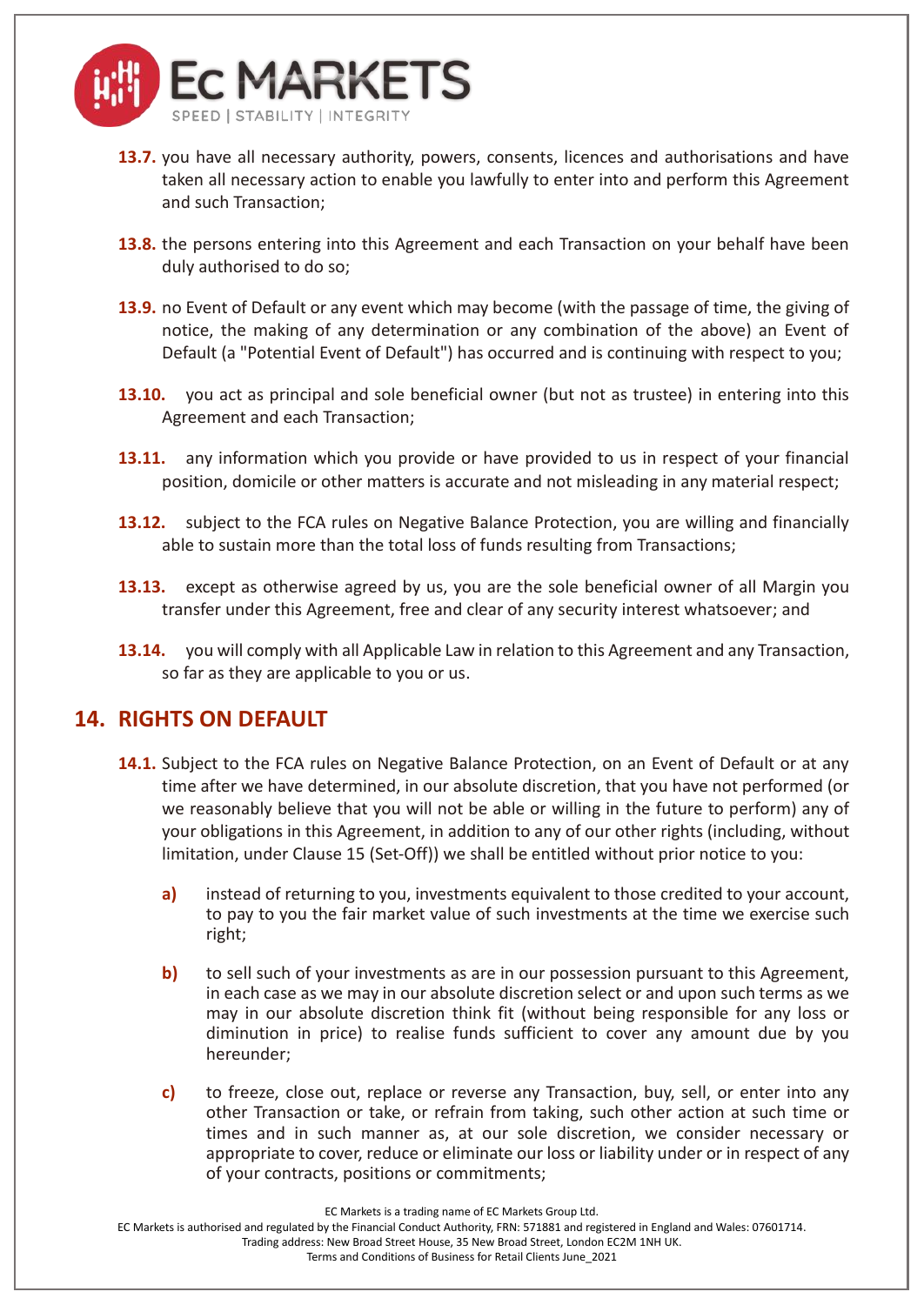

- **d)** to treat any or all outstanding Transactions between you and us as having been cancelled or terminated;
- **e)** to sell any or all of the Financial Products or other property which we are holding or are entitled to receive on your behalf and to apply the proceeds in or towards satisfaction of any obligation or liability you may have to us (including any contingent or prospective liability);
- **f)** to set off (in accordance with Clause [15](#page-17-0) below) any obligation we owe to you, and/or to apply any cash we hold for your account, against any obligation or liability you may have to us (including any contingent or prospective liability);
- **g)** to issue a buy-in or other notice requiring settlement of any obligation;
- **h)** to close out, replace or reverse any Transaction, enter into any other Transaction or take, or refrain from taking, such other action at such time or times and in such manner as, at our sole discretion, we , consider necessary or appropriate to cover, reduce or eliminate our loss or liability under or in respect of any contracts, positions or commitments; and/or
- **i)** to terminate the Agreement with immediate effect.

## <span id="page-17-0"></span>**15. SET OFF**

- **15.1.** Without prejudice to any other rights to which we may be entitled we may at any time and without notice to you set off any amount (whether actual or contingent, present or future) which we or any Affiliate owed to you against any amounts you owe to us.
- **15.2.** In addition to any other right to which we may be entitled, we may retain and not repay any amount whatsoever which may now or at any time hereafter be owing by us to you or any monies whatsoever which we may at any time hold for you or standing to the credit of all or any of your accounts with us or any such accounts (and whether on current or deposit account or any account in any currency) and we shall be entitled to retain any Financial Products or other assets held by us or a nominee and not repay the proceeds of sale or disposition of such Financial Products or other assets unless and until all amounts for which you are indebted or liable to each of us , present or future, actual or contingent, whether under the Agreement or otherwise ("Indebtedness"), shall have been ascertained and repaid or discharged in full.
- **15.3.** If any such Indebtedness and liabilities are not repaid or discharged in full when due and so long as any such Indebtedness and liabilities may subsequently accrue or arise, each of us may, to the extent of such Indebtedness and liabilities remain unpaid, undischarged or unascertained, appropriate or retain without appropriation any amount so owing to you and any monies and Financial Products and other assets so held for you or so standing to the credit of your account with us and the proceeds thereof in or toward repayment or discharge of such Indebtedness or liabilities (including the purchase of any Financial Products or other assets which you may be liable to deliver to us ).
- **15.4.** Our rights in this Section [15](#page-17-0) are subject to the FCA Rules on Negative Balance Protection.

EC Markets is authorised and regulated by the Financial Conduct Authority, FRN: 571881 and registered in England and Wales: 07601714. Trading address: New Broad Street House, 35 New Broad Street, London EC2M 1NH UK.

EC Markets is a trading name of EC Markets Group Ltd.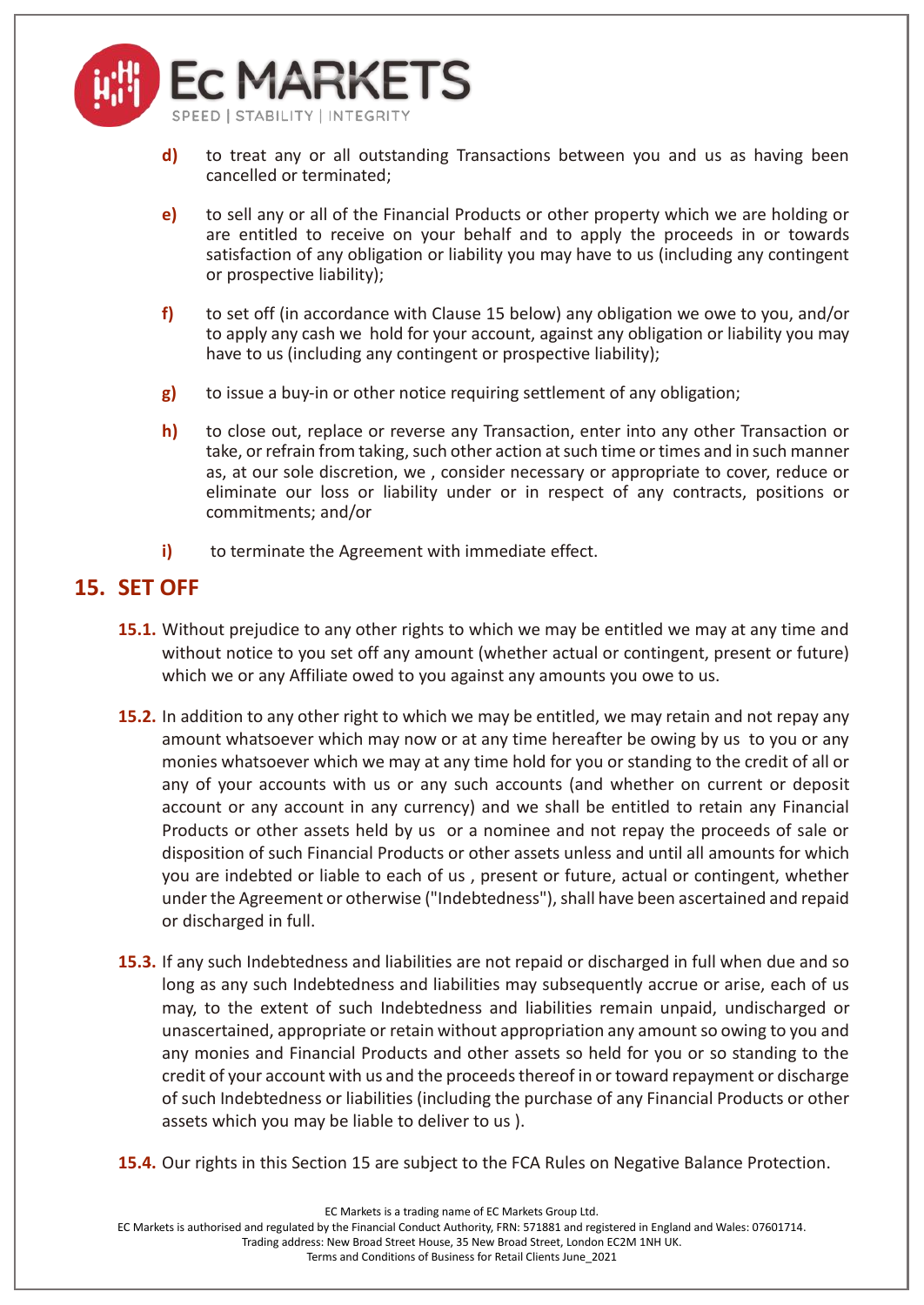

## <span id="page-18-0"></span>**16. TERMINATION WITHOUT DEFAULT**

- **16.1.** Subject to Applicable Law, either party may terminate this Agreement (and the relationship between us) at any time by giving at least 30 days' prior written notice of termination to the other.
- **16.2.** We may terminate this Agreement immediately if you (i) fail to observe or perform any provision of this Agreement or (ii) in the event of your bankruptcy or insolvency or if you go through any insolvency process or reorganisation of whatsoever nature, including (without limitation) the appointment of an insolvency practitioner, liquidator, charge holder or administrator.
- **16.3.** Upon terminating this Agreement, all amounts payable by you to us will become immediately due and payable whether otherwise due or not including (but without limitation):
	- **a)** all outstanding fees, charges and commissions;
	- **b)** any dealing expenses incurred by terminating this Agreement; and
	- **c)** any losses and expenses realised in closing out any Transactions or settling or concluding outstanding obligations incurred by us on your behalf.
- **16.4.** Termination shall not affect then outstanding rights and obligations (in particular relating to the Clause [17](#page-18-1) (Indemnities and Limitation of Liability) and Clause [21](#page-20-0) (Miscellaneous) and Clause [25](#page-25-0) (Governing Law and Jurisdiction) and Transactions which shall continue to be governed by this Agreement and the particular clauses agreed between us in relation to such Transactions until all obligations have been fully performed.

#### <span id="page-18-1"></span>**17. EXCLUSIONS, LIMITATIONS AND INDEMNITY**

- **17.1.** To the fullest extent permitted by Applicable Law, neither we nor any person connected with us, nor any of our agents shall be liable for any claims, losses, liabilities, damages, fines, penalties, costs or expenses (including tax consequences of any transaction or taxation charges arising for any other reason) or loss of opportunity ("Losses") that may be suffered or incurred by you as a result of, or in connection with the provision of any Services or this Agreement, except if and to the extent any such Losses are caused by our fraud, gross negligence or wilful default, or by our failure to comply with the FCA Rules for the time being in force.
- **17.2.** To the fullest extent permitted by Applicable Law, we shall not be liable to you by reason of any representation (unless fraudulent) or any implied warranty, condition, or other term, or any duty at common law, negligence, or under the express terms of this Agreement, for any loss of profit or for any indirect, special or consequential loss which arise out of or in connection with the provision of Services or this Agreement.
- **17.3.** To the fullest extent permitted by Applicable Law, our aggregate liability in connection with this Agreement shall not exceed the amount of the fees payable by you to us for the

EC Markets is a trading name of EC Markets Group Ltd.

EC Markets is authorised and regulated by the Financial Conduct Authority, FRN: 571881 and registered in England and Wales: 07601714.

Trading address: New Broad Street House, 35 New Broad Street, London EC2M 1NH UK.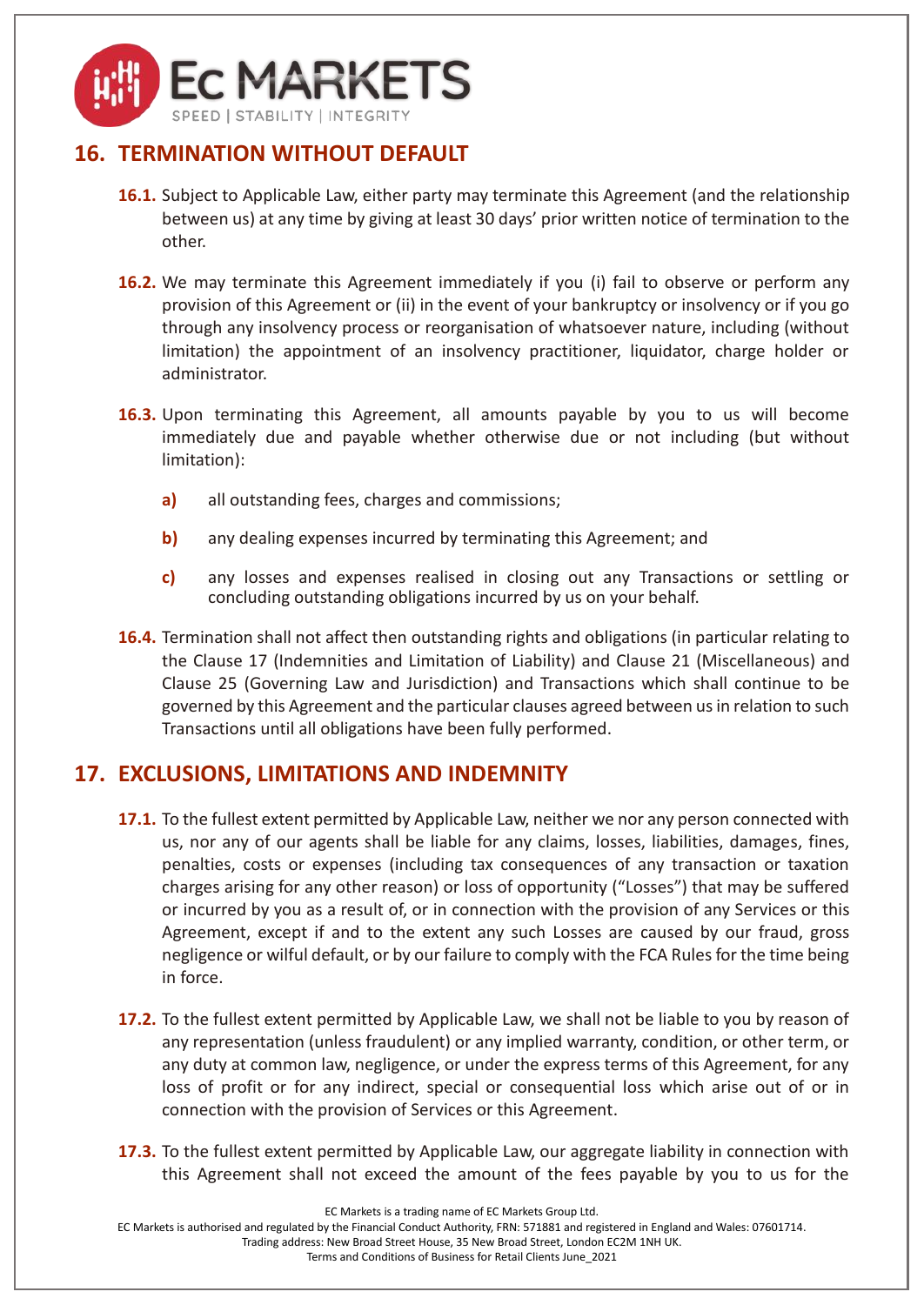

provision of Services during the twelve months period immediately preceding the date of any claim.

- **17.4.** Nothing in this Agreement will limit our liability for fraud or death or personal injury resulting from our negligence nor shall we exclude or restrict any duty or liability under Applicable Law which may not be excluded or restricted thereunder.
- **17.5.** Subject to the FCA rules on Negative Balance Protection, you shall indemnify and hold us harmless in respect of such sums as we may from time to time require in or towards satisfaction of any debit balance on any of your accounts with us and, on a full indemnity basis, any losses, liabilities, costs or expenses (including legal fees), taxes, imposts and levies which we may incur or be subjected to with respect to any of your accounts or any Transaction or any matching Transaction with an intermediate broker or as a result of any misrepresentation by you or any violation by you of your obligations under this Agreement (including any Transaction) or by the enforcement of our rights.

#### **18. DISTANCE MARKETING INFORMATION**

In order to comply with the FCA's provisions relating to distance marketing, this Agreement will be subject to the following extra provisions:

- **18.1.** Our main business is investment business. Our business address is EC Markets Group Ltd, New Broad Street House, 35 New Broad Street, London, EC2M 1NH, United Kingdom.
- **18.2.** English law will be the basis of the establishment of our relationship with you. This Agreement is supplied in English, and we will communicate with you in English during the course of our relationship with you.
- **18.3.** Under the FCA Rules, you have a right to cancel this Agreement within 14 days after you have accepted it. If you cancel this Agreement you will still be liable for the settlement of all your outstanding transactions and all the sums and charges which you owe at cancellation. To exercise your right to cancel this Agreement you must notify us in writing within 14 days.
- **18.4.** If you do not exercise your right to cancel this Agreement immediately, you will still be entitled to exercise your right to cancel at any time in the future provided that you have no outstanding open position.

#### **19. INTRODUCING BROKERS**

If you were introduced to us by a third party Introducing Broker, you acknowledge and agree that:

- **19.1.** you authorised the third party to introduce you to us and we assume no responsibility whatsoever for the terms of any agreement between you and the third party or the lack thereof or any representation or conduct of the third party;
- **19.2.** we may pay commissions and other charges to Introducing Brokers (on your behalf and with your consent) or other third parties. We will disclose the existence, nature and amount of such commissions to you. Where the amount cannot be ascertained at the outset, the

EC Markets is a trading name of EC Markets Group Ltd.

EC Markets is authorised and regulated by the Financial Conduct Authority, FRN: 571881 and registered in England and Wales: 07601714.

Trading address: New Broad Street House, 35 New Broad Street, London EC2M 1NH UK.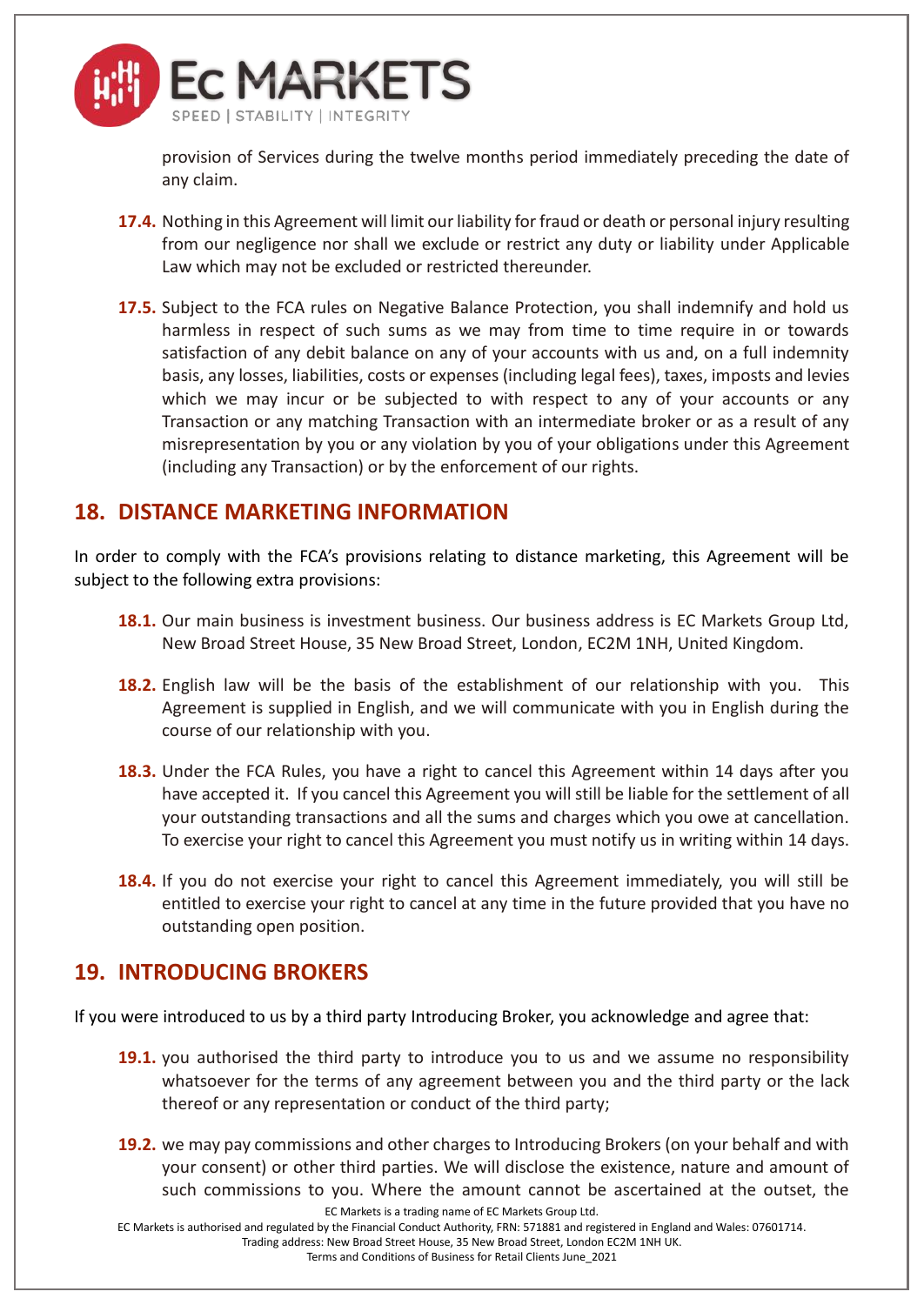

method of calculating the amount will be disclosed to you prior to the provision of the dealing service. The actual amount paid will subsequently be disclosed to you in writing and at least annually;

- **19.3.** the Introducing Broker is not permitted to transmit or place any orders on your behalf and we will not be required to accept any such orders transmitted or placed by the Introducing Broker;
- **19.4.** where the Introducing Broker provides you with certain on-going services we may pay an on-going fee to such Introducing Broker.

#### <span id="page-20-1"></span>**20. NOTICES**

- **20.1.** Notices: Unless otherwise agreed in writing or otherwise stated herein, all notices to be given by us to you under the Agreement shall be given to your last known address, email or fax number in writing by us.
- **20.2.** You must notify us in writing of any change of your address in accordance with this clause.
- **20.3.** All notices to be given by you to us shall be sent to our registered office for the time being or if sent by email, sent to: compliance@ecmarkets.co.uk.
- **20.4.** Any notice, instruction or other communication to you shall be deemed to take effect in the case of email, upon successful delivery and, in the case of airmail or first class pre-paid post, five Business Days after dispatch and in the case of personal delivery, upon delivery.
- **20.5.** Notices, instructions and other communications made pursuant to the Agreement or any Transaction shall be effective if given by electronic mail.
- **20.6.** Each notice, instruction or other communication to you (except confirmations of trade or statements of account) shall be conclusive unless written notice of objection is received by us within five Business Days of the date on which such document was received or deemed to have been received.
- **20.7.** Unless otherwise specified, any notice, instruction or other communication sent by you to us shall be deemed to take effect upon receipt by us.

#### <span id="page-20-0"></span>**21. MISCELLANEOUS**

- **21.1.** You will be responsible for all Instructions entered on your behalf via an Electronic Service and you will be fully liable to us for the settlement of any Transaction arising from it.
- **21.2.** We have the right to amend this Agreement without obtaining your prior consent unless required by any Applicable Law. If we make any material change to this Agreement, we will give at least seven Business Days' notice to you where reasonably possible. Such amendment will become effective on the date specified in the notice. Any other amendment to this Agreement must be agreed in writing between us. Unless otherwise agreed, an amendment

EC Markets is authorised and regulated by the Financial Conduct Authority, FRN: 571881 and registered in England and Wales: 07601714.

Trading address: New Broad Street House, 35 New Broad Street, London EC2M 1NH UK.

EC Markets is a trading name of EC Markets Group Ltd.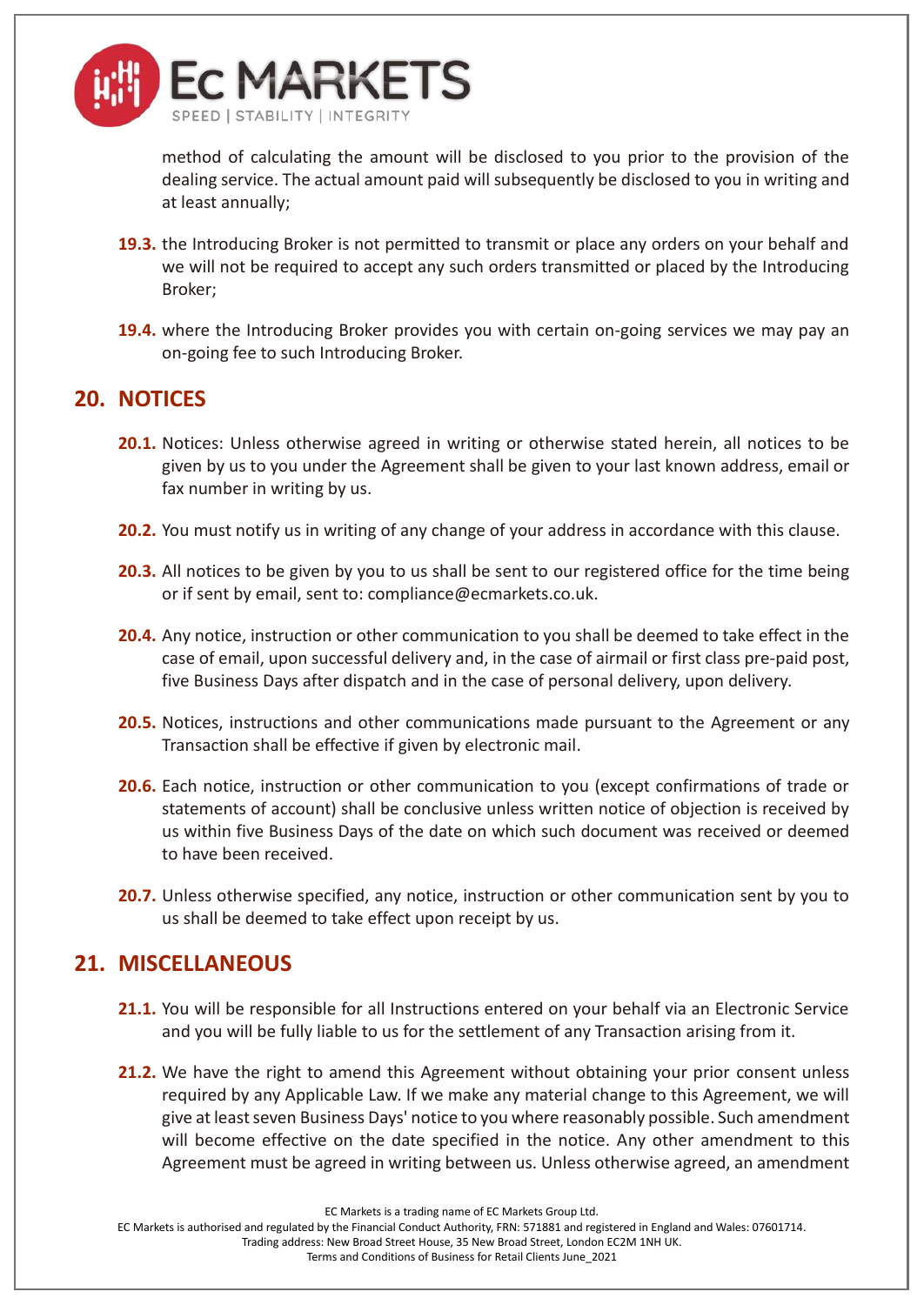

will not affect any outstanding Instruction or Transaction or any legal rights or obligations which may already have arisen.

- **21.3.** Electronic Communications: Subject to Applicable Law, any communication between us using electronic signatures shall be binding as if it were in writing. Orders or instructions given to you via e-mail or other electronic means will constitute evidence of the Instructions or instructions given.
- **21.4.** We may record telephone conversations without use of a warning tone to ensure that the material terms of the Transaction, and any other material information relating to the Transaction is promptly and accurately recorded. Such records will be our sole property and accepted by you as evidence of the instructions given.
- **21.5.** Our records: Our records, unless shown to be wrong, will be evidence of your dealings with us in connection with our services. You will not object to the admission of our records as evidence in any legal proceedings because such records are not originals, are not in writing or are documents produced by a computer. You will not rely on us to comply with your record keeping obligations, although records may be made available to you on request at our absolute discretion.
- **21.6.** Your records: You agree to keep adequate records in accordance with Applicable Law to demonstrate the nature of Instructions submitted and the time at which such Instructions are submitted.
- **21.7.** We have in place internal procedures for handling complaints fairly and promptly. If you have a complaint, please contact us promptly. You may submit a complaint to us, for example by letter, telephone, e-mail, or in person. We will send you a written acknowledgement of your complaint promptly following receipt enclosing details of our complaint's procedures. Our complaints procedures are available on our website. As a Retail Client you may have recourse to the Financial Ombudsman Service as defined by the FCA rules. Please contact us if you would like further details regarding our complaint's procedures.
- **21.8.** This Agreement shall be for the benefit of and binding upon us both and our respective successors and assigns. You consent to us assigning the rights and obligations of this Agreement to any third parties from time to time, in whole or in part, provided that any assignee agrees to abide by the Terms of this Agreement and subject to any required regulatory approvals. Such assignment will come into effect 10 Business Days following the day you are deemed to have received notice of the assignment in accordance with Clause [20](#page-20-1) Notices]. If we do assign our rights and obligations under this Agreement, we will only do so to a third party who is competent to carry out the functions and responsibilities and who will provide the same standard of service that we do. You shall not assign, charge or otherwise transfer or purport to assign, charge or otherwise transfer your rights or obligations under this Agreement or any interest in this Agreement, without our prior written consent, and any purported assignment, charge or transfer in violation of this clause shall be void.

EC Markets is a trading name of EC Markets Group Ltd.

EC Markets is authorised and regulated by the Financial Conduct Authority, FRN: 571881 and registered in England and Wales: 07601714. Trading address: New Broad Street House, 35 New Broad Street, London EC2M 1NH UK.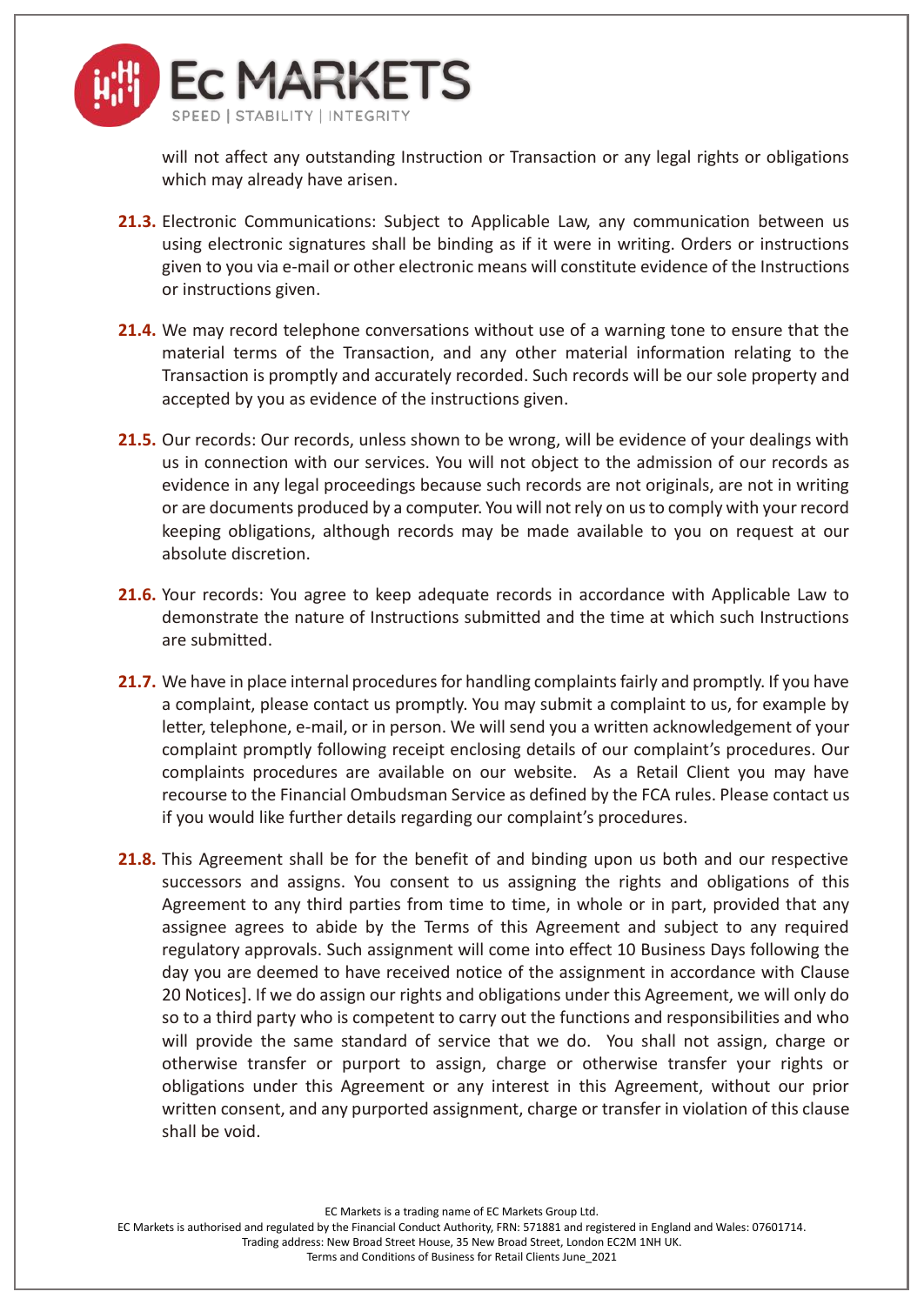

- **21.9.** Other than as expressly provided otherwise in this Agreement, a person who is not a party to this Agreement has no right under the Contracts (Rights of Third Parties) Act 1999.
- **21.10.** Time shall be of the essence in respect of all obligations of yours under this Agreement (including any Transaction).
- **21.11.** The rights and remedies provided under this Agreement are cumulative and not exclusive of those provided by law. We shall be under no obligation to exercise any right or remedy either at all or in a manner or at a time beneficial to you. No failure by us to exercise or delay by us in exercising any of our rights under this Agreement (including any Transaction) or otherwise shall operate as a waiver of those or any other rights or remedies. No single or partial exercise of a right or remedy shall prevent further exercise of that right or remedy or the exercise of another right or remedy.
- **21.12.** If, at any time, any provision of this Agreement is or becomes illegal, invalid or unenforceable in any respect under the law of any jurisdiction, neither the legality, validity or enforceability of the remaining provisions of this Agreement nor the legality, validity or enforceability of such provision under the law of any other jurisdiction shall in any way be affected or impaired.
- **21.13.** We will act upon your instructions to a request for return of monies in your account unless:
	- **a)** your bank account details differ from the original bank details provided;
	- **b)** you have open positions and by withdrawing the funds your Margin will fall below the variable Margin required to maintain the position;
	- **c)** there has been, or we suspect, a breach of security or misuse of your account;
	- **d)** there has been, or we suspect, fraudulent or criminal activity of any kind whether or not linked to your account or your relationship with us and it is reasonable for us not to make a payment as a result; or
	- **e)** we reasonably believe that by doing so would cause us to breach a law, regulation, code, court order or other duty, requirement or obligation or expose us to action or censure from any government, regulator or law enforcement agency.
- **21.14.** You agree that we may withhold all or part of any payment or withdrawal requested if you are in breach of any rule or regulation and/or where we reasonably believe you may have contravened a market abuse rule or regulation. You agree that we are entitled to report details of a trade or order to a competent authority and/or regulator and you also agree that you will upon a request supply appropriate disclosure. In the event that we have reasonable grounds of suspecting you have contravened a rule and/or regulation or may have at our absolute discretion and without any obligation to inform you of our reason for doing so, we may suspend your account until we have concluded our regulatory investigations. You accept that we are only obliged to inform you that your account has been suspended and as a result withhold payment or withdrawal for up to a period of 6 months.

EC Markets is a trading name of EC Markets Group Ltd.

EC Markets is authorised and regulated by the Financial Conduct Authority, FRN: 571881 and registered in England and Wales: 07601714.

Trading address: New Broad Street House, 35 New Broad Street, London EC2M 1NH UK.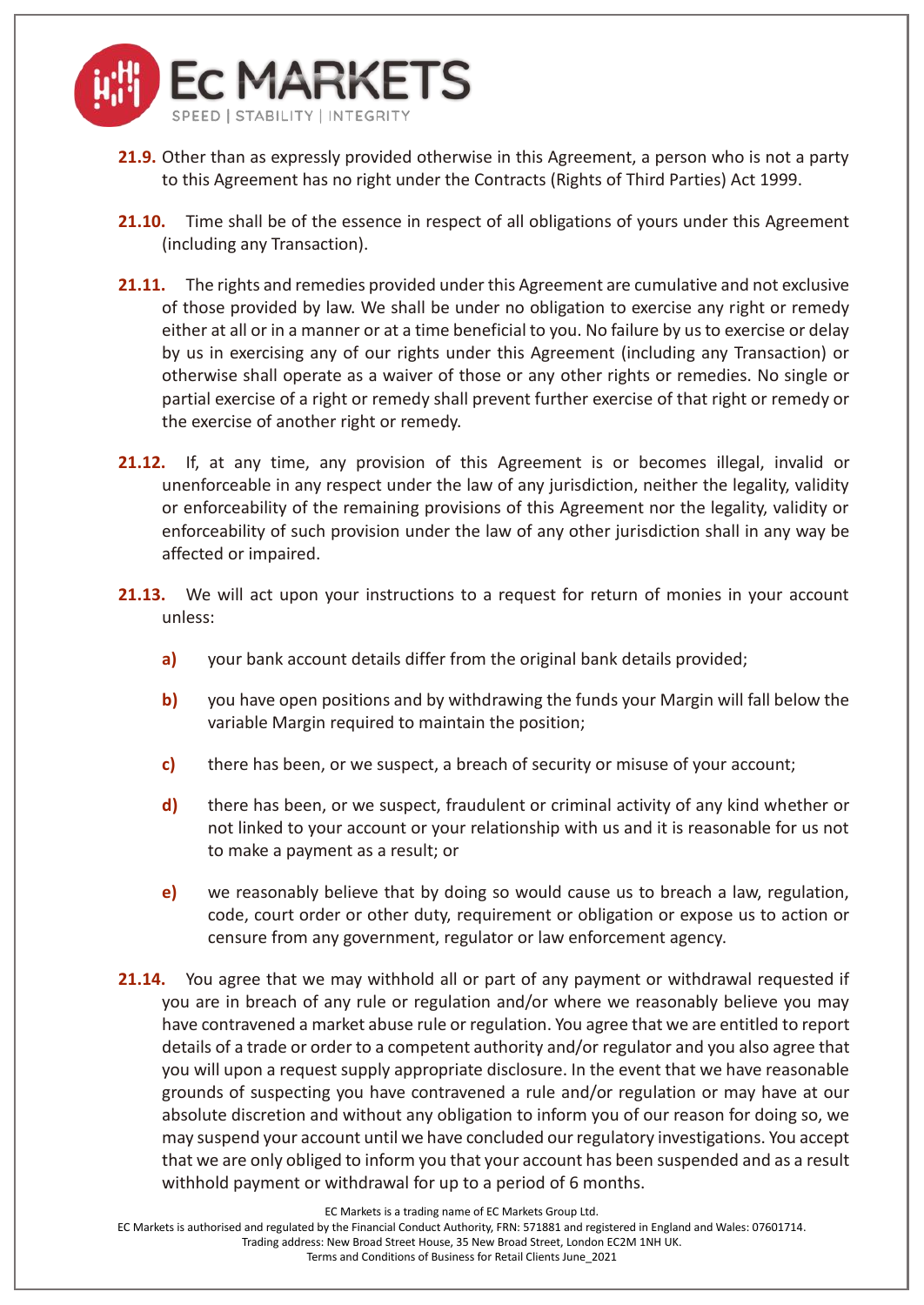

## **22. FINANCIAL SERVICES COMPENSATION SCHEME**

**22.1.** The FSCS is only available to certain types of claimants and claims. Compensation may be available from the FSCS if we cease trading. This depends on whether you are an "eligible claimant", and the type of business and the circumstances of the claim however professional clients are not normally eligible claimants. Payments to eligible claimants under the FSCS will vary depending on the type of protected claim (e.g. deposits or investments) the claimants hold with respect to the relevant institution.

## <span id="page-23-0"></span>**23. EXCEPTIONAL EVENTS**

- 23.1. We shall not be liable for any Loss caused directly or indirectly, by any breakdown or failure of any transmission or communication system or equipment or computer facility or trading software, whether belonging to us or our Affiliates (or other person connected to us), you, any Market, or any settlement or clearing system when you trade online (via internet) or for any cause preventing us from performing any or all of our obligations, any act of God, war terrorism, malicious damage, civil commotion, industrial acts, any Exceptional Market Event, or acts and regulations of any governmental or supra national bodies or authorities which in our opinion prevent an orderly market in relation to your Orders (an "Exceptional Event").
- 23.2. Upon the occurrence of an Exceptional Event, we shall use commercially reasonably efforts to resume performance and will endeavour to give you written notice that an Exceptional Event has occurred, however, where we reasonably believe that immediate action is required to protect ourselves and/or our clients, we reserve the right to take any action under clause 23.3 without notice to you. In such an event, we will endeavour to provide notice as soon as reasonably practicable after the Exceptional Event.
- **23.3.** UPON OCCURRENCE OF AN EXCEPTIONAL EVENT, ALL OF OUR OBLIGATIONS UNDER THESE TERMS SHALL BE IMMEDIATELY SUSPENDED FOR THE DURATION OF SUCH EXCEPTIONAL EVENT, ADDITIONALLY, WE MAY TAKE ANY ONE OR MORE OF THE STEPS WITH OR WITHOUT NOTICE TO YOU:
	- **a)** ALTER NORMAL TRADING TIMES;
	- **b)** ALTER THE MARGIN REQUIREMENTS;
	- **c)** CLOSE ANY OR ALL OPEN POSITIONS CANCEL INSTRUCTIONS AND ORDERS AS WE REASONABLY DEEM TO BE APPROPRIATE IN THE CIRCUMSTANCES; AND/OR
	- **d)** TAKE OR OMIT ALL SUCH OTHER ACTIONS AS WE DEEM TO BE REASONABLY APPROPRIATE IN THE CIRCUMSTANCES HAVING REGARD TO YOUR OPEN POSITIONS AND THE OPEN POSITIONS OF OUR OTHER CUSTOMERS.
- **23.4.** Upon the occurrence of an Exceptional Event, you may be obliged to deposit further Margin or close certain open positions at short notice in order to stop the Exceptional Event causing you losses, or further losses, on your trading account.

EC Markets is a trading name of EC Markets Group Ltd.

EC Markets is authorised and regulated by the Financial Conduct Authority, FRN: 571881 and registered in England and Wales: 07601714.

Trading address: New Broad Street House, 35 New Broad Street, London EC2M 1NH UK.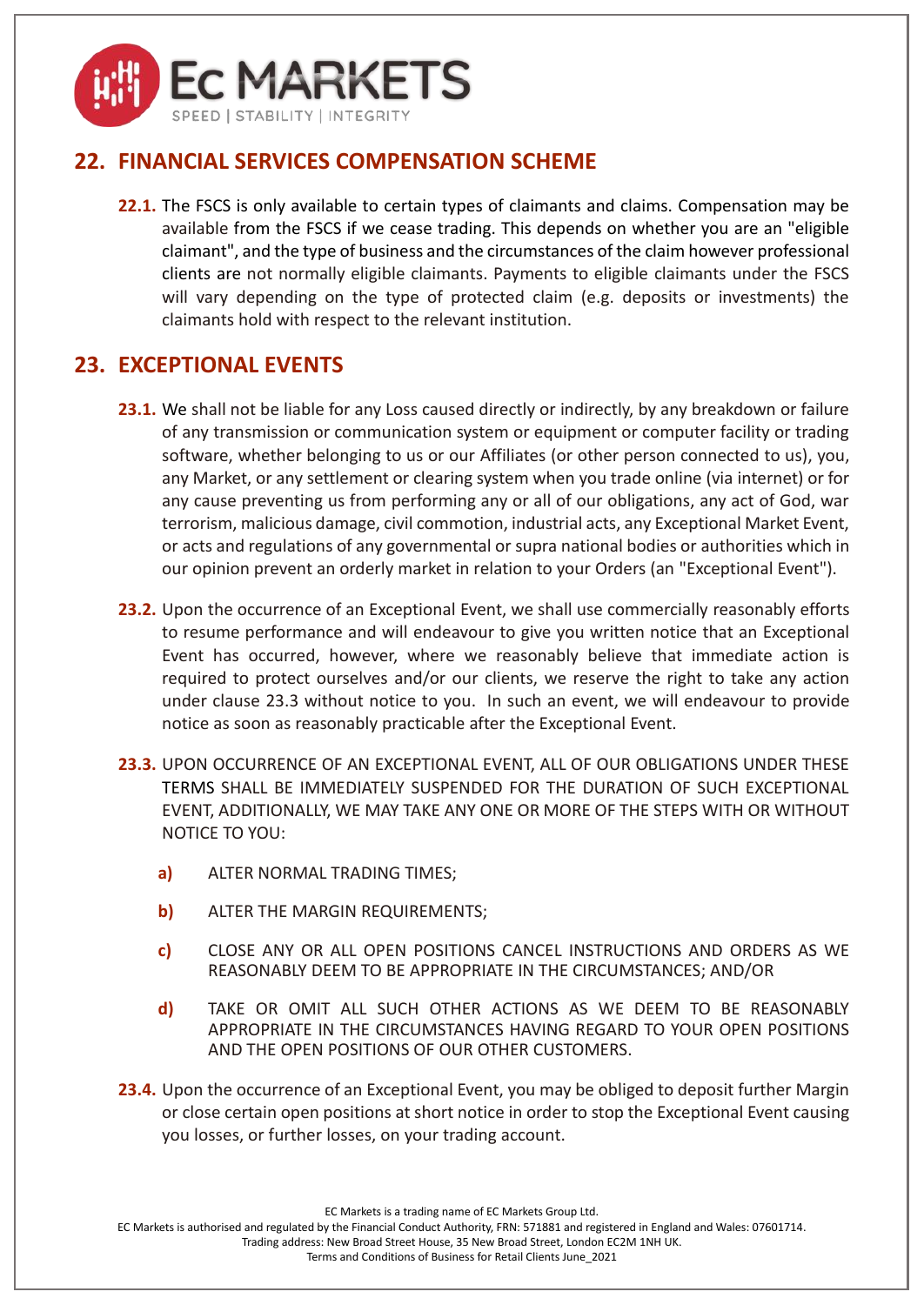

# <span id="page-24-0"></span>**24. MANIFEST ERRORS AND ABUSIVE STRATEGIES**

- **24.1.** WE RESERVE THE RIGHT WITHOUT YOUR CONSENT AND WITHOUT PRIOR NOTICE TO YOU TO VOID AND/OR AMEND THE TERMS OF ANY TRANSACTIONS:
	- **a)** CONTAINING OR BASED ON ANY ERROR THAT WE REASONABLY BELIEVE TO BE OBVIOUS OR PALPABLE (A "MANIFEST ERROR"). AN EXAMPLE OF A MANIFEST ERROR WITHOUT LIMITATION WOULD BE AN OBVIOUS MISQUOTE BY US; AND/OR
	- **b)** THAT WE REASONABLY BELIEVE TO BE A RESULT OF A STRATEGY BY YOU TO CAPITALISE ON OPPORTUNITIES WHERE THE EXECUTABLE PRICE OR TRANSACTION DOES NOT ACCURATELY REFLECT MARKET RATES (AN "ABUSIVE STRATEGY").

We do not permit trading strategies aimed at exploiting errors in prices, entering into Transactions directly or indirectly for the purposes of predatory or abusive trading strategies, for example strategies that rely on price latency, or taking advantage of short term movements in the market or arbitraging our prices versus other correlated trading instruments. Where we believe that you may have carried out such an exploitative trading strategy we may, amongst other things and in our sole discretion: (i) void, or amend the terms of, any such Transaction; (ii) reclaim from your account(s) with us any historical trading profits that we can demonstrate have been gained through such exploitative trading strategy at any time; and/or (iii) terminate the Electronic Services and/or the Agreement immediately.

We have the authority to void, or amend the terms of, any Transaction in the event that we determine, acting reasonably, that such Transaction would violate applicable law or regulation, and we will not be liable to you for any losses following such action.

WHERE WE REASONABLY BELIEVE THAT YOU ARE UTILISING AN ABUSIVE STRATEGY, WE MAY ALSO WITHOUT YOUR CONSENT AND WITHOUT PRIOR NOTICE TO YOU, INCREASE YOUR SPREADS ON ANY OR ALL OF YOUR ACCOUNTS WITH US, OR MOVE YOU TO AN ALTERNATIVE PRICE STREAM, WE WILL NOTIFY YOU OF ANY CHANGES WE MAKE TO YOUR TRANSACTIONS OR ACCOUNTS IN REASONABLE TIME AFTER THE FACT WHERE WE EXERCISE OUR RIGHTS UNDER THIS CLAUSE [24.1.](#page-24-0)

- **24.2.** If, in our discretion, we choose to amend the terms of any such Transaction specified in claus[e 24.1](#page-24-0) above, the amended level will be such level as we reasonably believe would have been fair at the time the Transaction was entered into. In deciding whether an error is a Manifest Error or a Transaction was a part of an Abusive Strategy, we shall act reasonably and we may take into account any relevant information available to us, including, without limitation, the state of the underlying market at the time of the Transaction.
- **24.3.** In the absence of our fraud, wilful default or negligence, we will not be liable to you for any Loss following off-market prices and/or a Manifest Error (including where the Manifest Error is made by any information source, commentator or official on whom we reasonably rely).
- **24.4.** If we choose to exercise any of our rights under clause [24.1](#page-24-0) and if you have received any monies from us in connection with the Manifest Error or Abusive Strategy, you agree that those monies are immediately due and payable to us and you agree to return an equal sum to us without delay.

EC Markets is a trading name of EC Markets Group Ltd.

EC Markets is authorised and regulated by the Financial Conduct Authority, FRN: 571881 and registered in England and Wales: 07601714.

Trading address: New Broad Street House, 35 New Broad Street, London EC2M 1NH UK.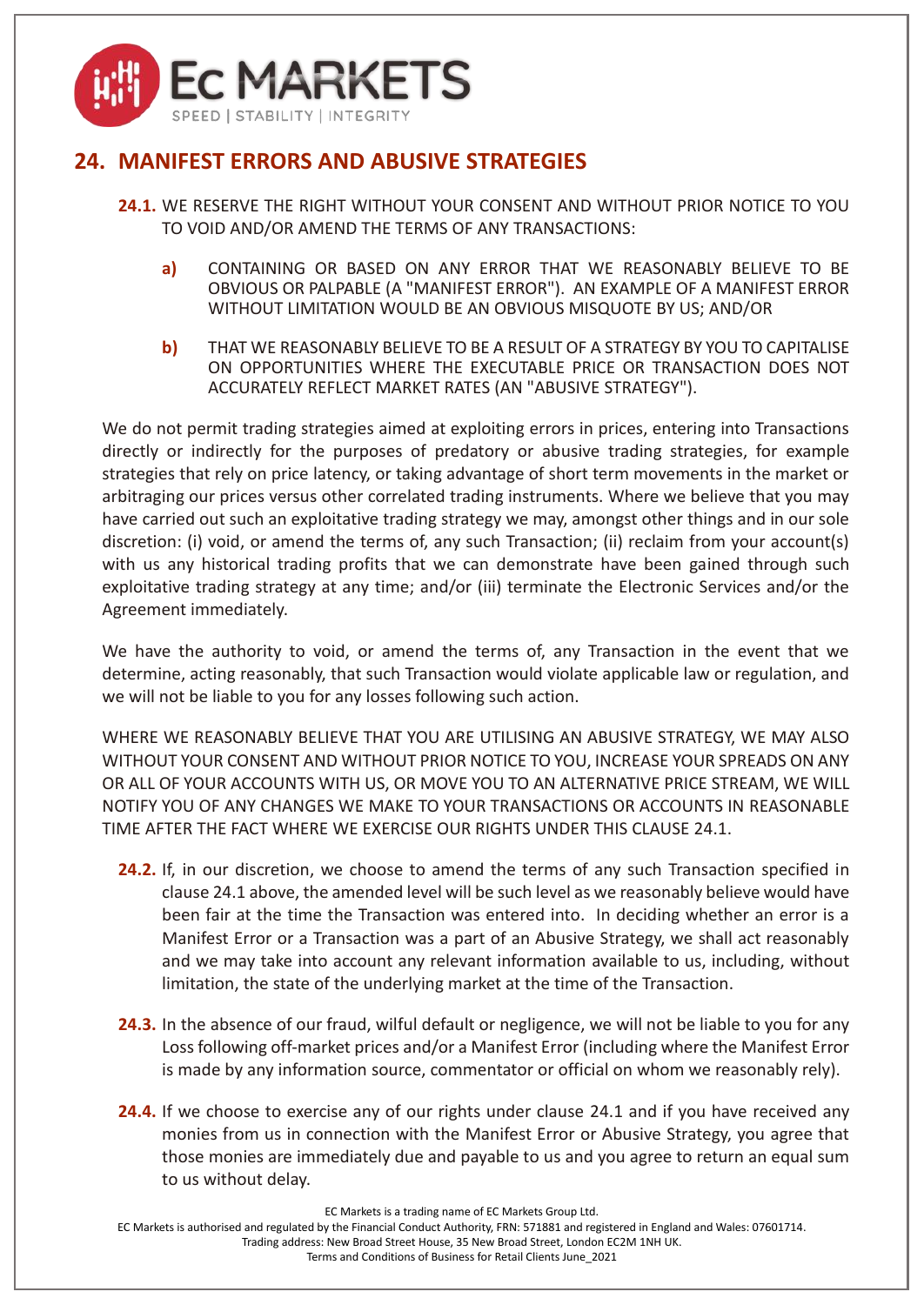

# <span id="page-25-0"></span>**25. GOVERNING LAW AND JURISDICTION**

- **25.1.** This Agreement is governed by and shall be construed in accordance with English law.
- **25.2.** Each party submits to the exclusive jurisdiction of the courts of England and Wales for the resolution of any disputes in relation to or in connection with this Agreement, including as to its formation or termination.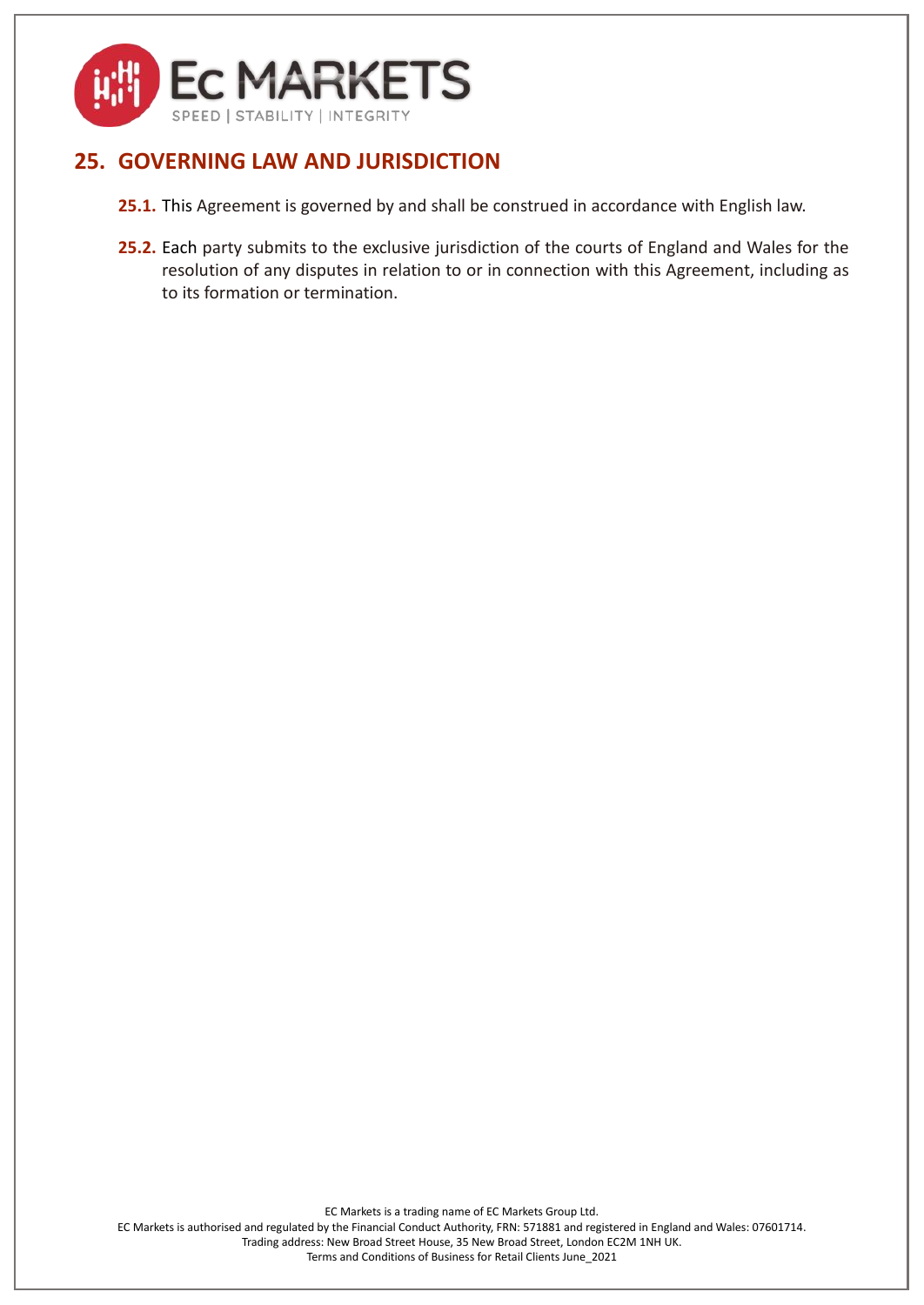

## **SCHEDULE 1 – ELECTRONIC SERVICES**

- **1. Third Party Providers.** Certain of our Electronic Services, including but not limited to the provision of liquidity software, GUIs and APIs, providing connectivity enabling Direct Market Access and access to liquidity providers, order routing and trade streaming services are made available to you through Third Party Providers.
- **2. Access**: Subject to passing our security procedures we will provide you with access to our Electronic Services as made available to you from time to time. We may change our security procedures and operating times without notice (including as a result of changes in arrangements with our Third Party Providers) and will inform you of any revised procedures as soon as possible.
- **3. Restrictions on services provided:** We may restrict the notional open position that you are able to utilise based on available Margin on your account when using an Electronic Service. This is at EC Markets Group's absolute discretion and may be based on, but not limited to, our risk appetite and/or concentration risk considerations or our access to Markets or to services provided by Third Party Providers. You acknowledge that some underlying Markets place restrictions on the types of Instructions that can be directly transmitted to their electronic trading systems.
- **4. Right Of Access**: In respect of any Market to which we allow you to submit Instructions or receive information or data using Electronic Services, we may at any time or times, on reasonable notice (which, in certain circumstances, may be immediate) enter (or instruct our or the Market's subcontractors to enter) your premises and inspect your System to ensure that it complies with the requirements notified by us to you from time to time and that you are using Electronic Services in accordance with this Agreement and any requirements of any relevant Market or Applicable Law.
- **5. Access requirements:** You will be responsible for providing the System to enable you to use an Electronic Service.
- **6. Virus detection:** You will be responsible for the installation and proper use of any virus detection/scanning program we may require you to deploy and maintain fit for purpose from time to time.
- **7. Use of information, data and software:** In the event that you receive any data (including Third Party Data), information or software via an Electronic Service other than as permitted under this Agreement, you will immediately notify us and will immediately cease to use in any way whatsoever, such data, information or software.
	- **7.1.** To the extent required by EC Markets, you must obtain our written consent, such consent to be granted by us in our absolute discretion, dependent on your providing us with satisfactory evidence (including copies of all necessary licences and authorisations) of your entitlement to distribute or redistribute such Third-Party Data.
	- **7.2.** Any Third Party Data that you receive from us is for your sole internal use, such the determination of pricing, market depth in view of execution of Transactions, or for reference pricing and should not be displayed to any third parties. You may not permit access to, distribute, disseminate, publish or display Third Party Data to any third party, whether directly or indirectly including and without limitation:

EC Markets is a trading name of EC Markets Group Ltd.

EC Markets is authorised and regulated by the Financial Conduct Authority, FRN: 571881 and registered in England and Wales: 07601714.

Trading address: New Broad Street House, 35 New Broad Street, London EC2M 1NH UK.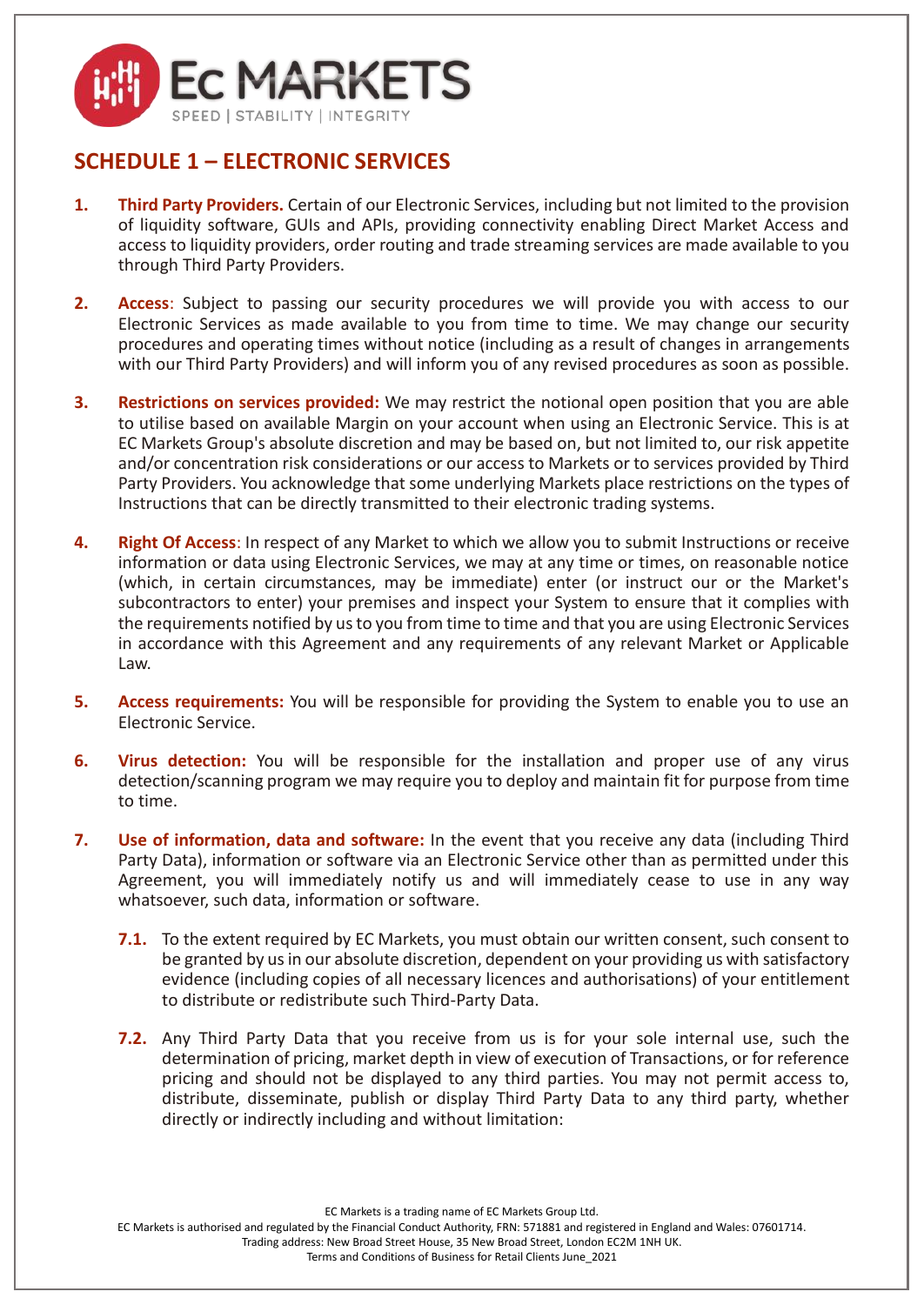

- a. By posting Third Party Data on the World Wide Web or via any other Internet, wireless or telecommunications format, whether or not freely accessible or protected by a password.
- b. By ''bundling'' or otherwise incorporating Third Party Data, any portion thereof, into any other service or software.
- c. Through the use of co-branded or private label web sites or Internet services of any kind, or as part of a service through a channel or by frames.
- **8. Maintaining standards:** When using an Electronic Service, you must:
	- **8.1.** ensure that the System is maintained in good order and is suitable for use with such Electronic Service;
	- **8.2.** run such tests and provide such information to us as we shall reasonably consider
	- **8.3.** necessary to establish that the System satisfies the requirements notified by us to you from time to time;
	- **8.4.** carry out virus checks on a regular basis;
	- **8.5.** inform us immediately of any unauthorised access to an Electronic Service or any unauthorised Transaction or Instruction which you know of or suspect and, if within your control, cause such unauthorised use to cease;
	- **8.6.** not at any time leave the terminal from which you have accessed such Electronic Service or let anyone else use the terminal until you have logged off such Electronic Service; and
	- **8.7.** Complete a conformance test prior to go live to ensure connectivity and execution / configuration is correct and fully operational.
- **9. System defects:** In the event you become aware of a material defect, malfunction or virus in the Electronic Services, you will immediately notify us of such defect, malfunction or virus and cease all use of such Electronic Service until you have received permission from us to resume use.
- **10. Intellectual Property:** All rights in patents, copyrights, design rights, trademarks and any other intellectual property rights (whether registered or unregistered) relating to the Electronic Services remain vested in us or our licensors. You will not copy, interfere with, tamper with, alter, amend, or modify the Electronic Services or any part or parts thereof unless expressly permitted by us in writing, reverse compile or disassemble any software or other intellectual property provided or accessed via the Electronic Services, whether provided by EC Markets directly or through any Third Party Provider, nor purport to do any of the same or permit any of the same to be done, except in so far as such acts are expressly permitted by law. You shall not, in any circumstances, obtain or retain any title or interest in any data (including Third Party Data) or messaging provided via the Electronic Services. It is understood and agreed that we or our Third Party Providers retain all rights not expressly granted hereunder.
- **11. Liability:** Without prejudice to any other terms of this Agreement, relating to the limitation of liability and provision of indemnities, the following clauses shall apply to the provision by us of Electronic Services:

EC Markets is a trading name of EC Markets Group Ltd.

EC Markets is authorised and regulated by the Financial Conduct Authority, FRN: 571881 and registered in England and Wales: 07601714.

Trading address: New Broad Street House, 35 New Broad Street, London EC2M 1NH UK.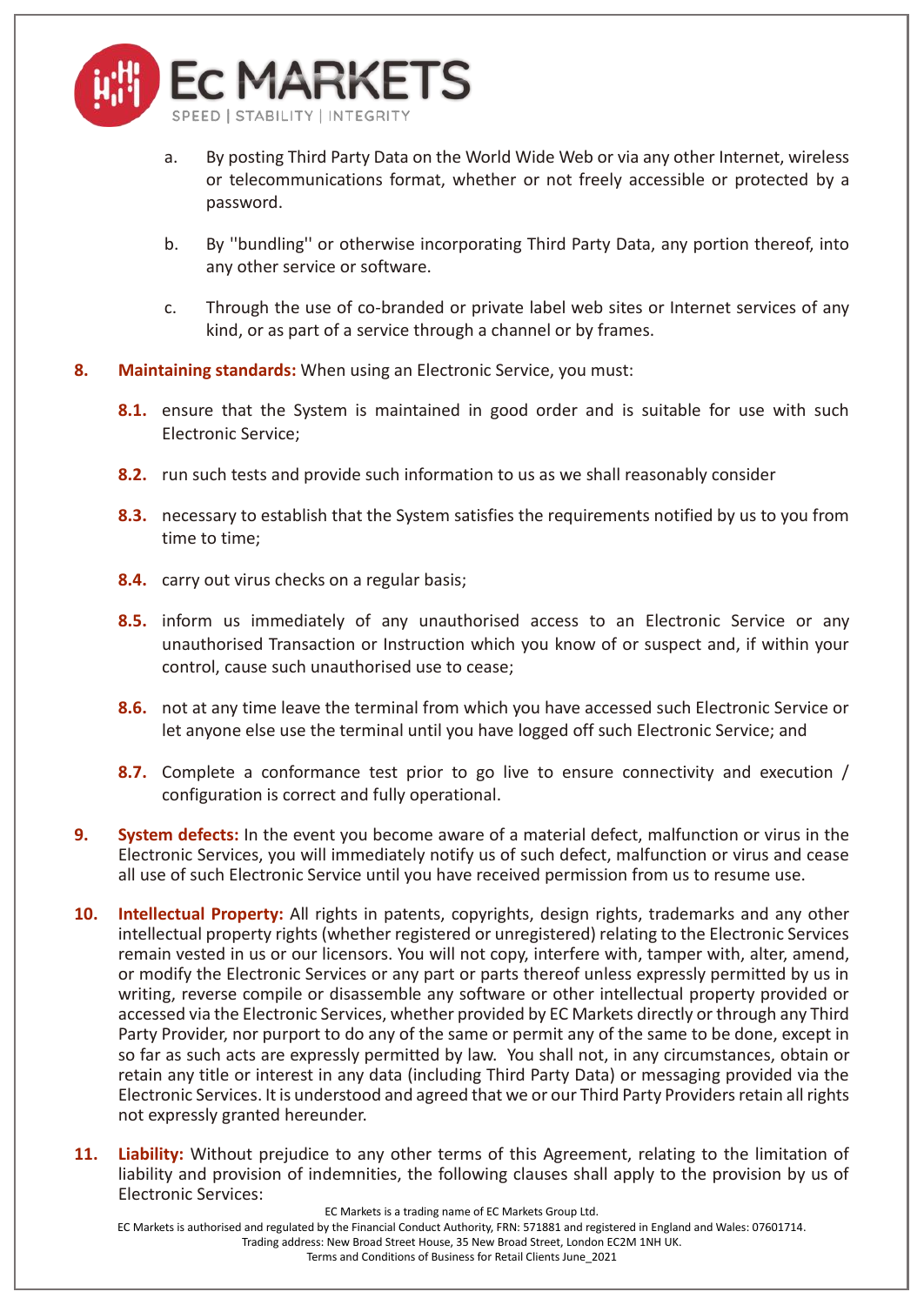

- **11.1. Provision of Service**: You acknowledges that EC Markets takes no responsibility and accepts no liability for (any liability, loss, damage, cost or expense suffered by you or any customer of yours as a result of the non-availability of the Electronic Trading Service including, but not limited to, as a result of communications and/or computer failure, breakdown or other malfunction by EC Markets or any Third Party Provider or such parties' equipment or otherwise.
- **11.2. System errors:** We shall have no liability to you for damage which you may suffer as a result of transmission errors, technical faults, malfunctions, illegal intervention in network equipment, network overloads, malicious blocking of access by third parties, internet malfunctions, interruptions or other deficiencies on the part of internet service providers. You acknowledge that access to Electronic Services may be limited or unavailable due to such system errors, and that we reserve the right upon notice to suspend access to Electronic Services for this reason.
- **11.3. Delays:** Neither we nor any third-party software provider accepts any liability in respect of any delays, inaccuracies, errors or omissions in any data provided to you in connection with an Electronic Service.
- **11.4. Viruses from an Electronic Service:** We shall have no liability to you (whether in contract or in tort, including negligence) in the event that any viruses, worms, software bombs or similar items are introduced into the System via an Electronic Service or any software provided by us to you in Instruction to enable you to use the Electronic Services, provided that we have taken reasonable steps to prevent any such introduction.
- **11.5. Viruses from your System:** You will ensure that no computer viruses, worms, software bombs or similar items are introduced into our computer system or network and will indemnify us on demand for any loss that we suffer arising as a result of any such introduction.
- **11.6. Unauthorised use:** We shall not be liable for any loss, liability or cost whatsoever arising from any unauthorised use of the Electronic Service.
- **11.7. Messaging:** You will be solely responsible for the content of any messaging or other communications that you send using the Electronic Services, including the use of FIX messages.
- **11.8. Other Users:** You shall ensure that each of your clients, directors, employees and independent contractors comply with all obligations imposed on you under this Agreement (to the extent applicable). Any breach of any such obligations by any such persons or entities shall be deemed a breach by you of your obligations under this Agreement, and you shall be responsible and liable for any breach of any such obligation by any such persons or entities.
- **11.9. Markets:** We shall not be liable for any act taken by or on the instruction of a Market, clearing house or regulatory body.
- **12. Indemnity:** You shall on demand indemnify, protect and hold us and our Affiliates and our respective managers, directors, officers and employees (collectively, the **"Indemnified Parties"**)

EC Markets is a trading name of EC Markets Group Ltd.

EC Markets is authorised and regulated by the Financial Conduct Authority, FRN: 571881 and registered in England and Wales: 07601714.

Trading address: New Broad Street House, 35 New Broad Street, London EC2M 1NH UK.